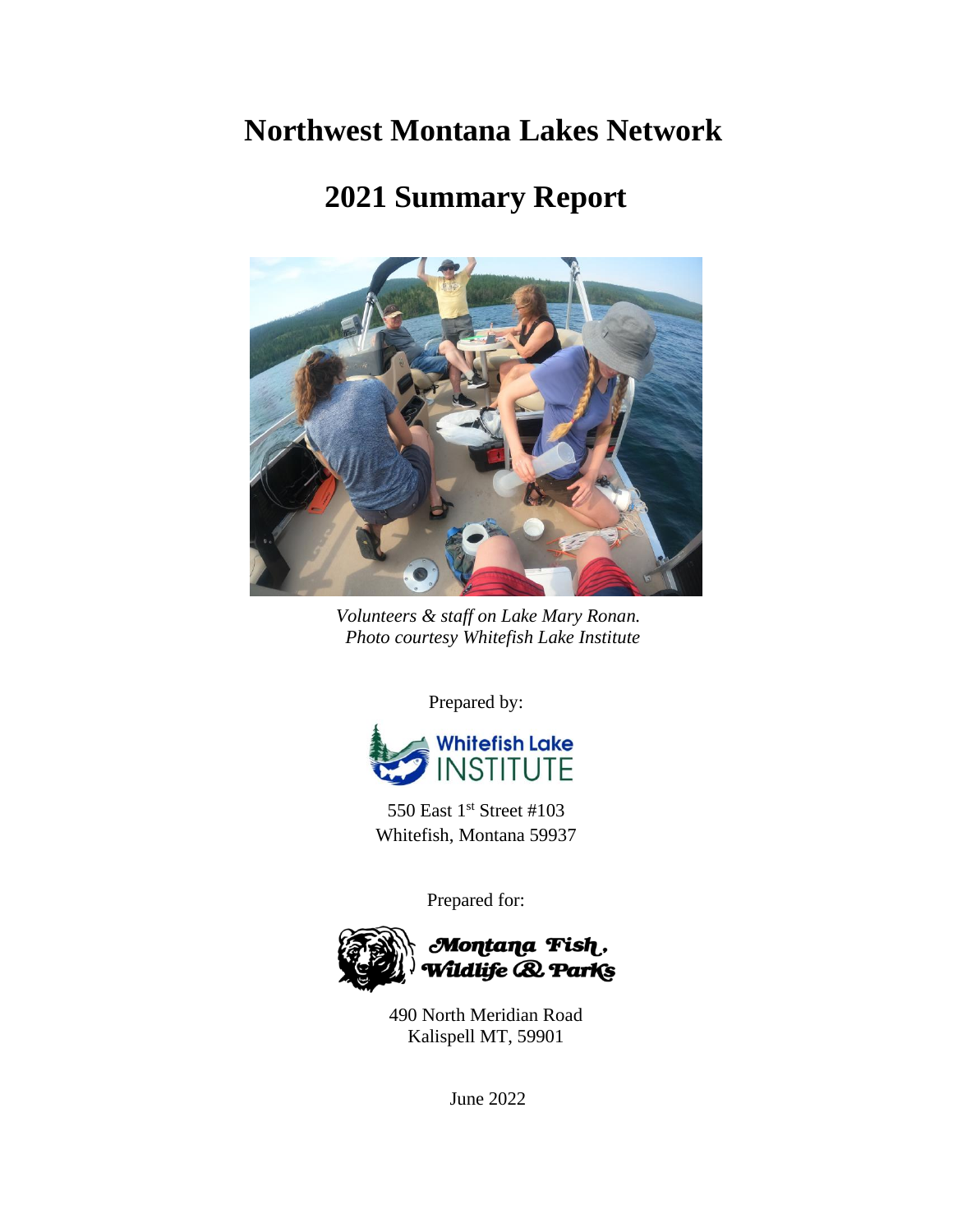# **TABLE OF CONTENTS**

| 3.0 AQUATIC INVASIVE SPECIES (AIS) MONITORING METHODS 3.0 AQUATIC INVASIVE SPECIES (AIS) MONITORING METHODS |    |
|-------------------------------------------------------------------------------------------------------------|----|
|                                                                                                             |    |
|                                                                                                             |    |
|                                                                                                             |    |
|                                                                                                             |    |
| 4.0 EQUIPMENT MAINTENANCE, CALIBRATION & DECONTAMINATION 8                                                  |    |
| 5.0 RESULTS                                                                                                 |    |
|                                                                                                             |    |
|                                                                                                             |    |
|                                                                                                             |    |
|                                                                                                             |    |
|                                                                                                             |    |
|                                                                                                             |    |
| <b>6.0 DISCUSSION</b>                                                                                       |    |
|                                                                                                             |    |
|                                                                                                             | 12 |
| 7.0 RECOMMENDATIONS 13                                                                                      |    |
|                                                                                                             |    |
|                                                                                                             |    |
|                                                                                                             |    |
|                                                                                                             | 16 |
|                                                                                                             |    |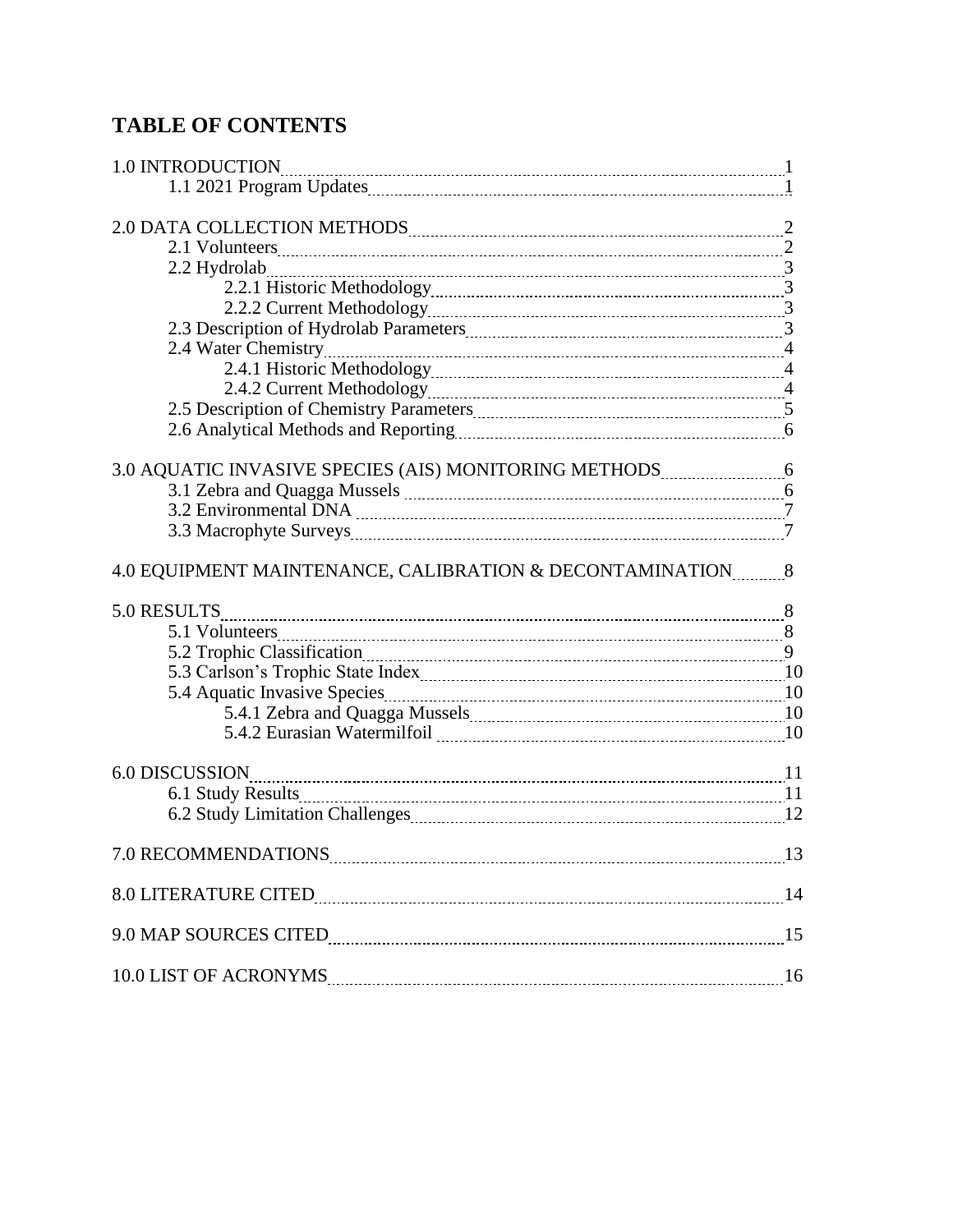### **LIST OF TABLES**

| 1. Accuracy, Range and Resolution of Hydrolab MS5 Parameters |    |
|--------------------------------------------------------------|----|
| 2. Integrated Sample Depth Intervals                         |    |
| 3. Laboratory Analytical Methods and Reporting Limits        |    |
| 4. Environmental DNA early detection sampling collection     |    |
| 5. General Trophic Classification of Lakes                   | 10 |

### **LIST OF FIGURES**

|--|--|--|

*Cite: Whitefish Lake Institute, Whitefish, MT. (2022). Northwest Montana Lakes Network 2021 Summary Report. Prepared for Montana Fish, Wildlife and Parks.*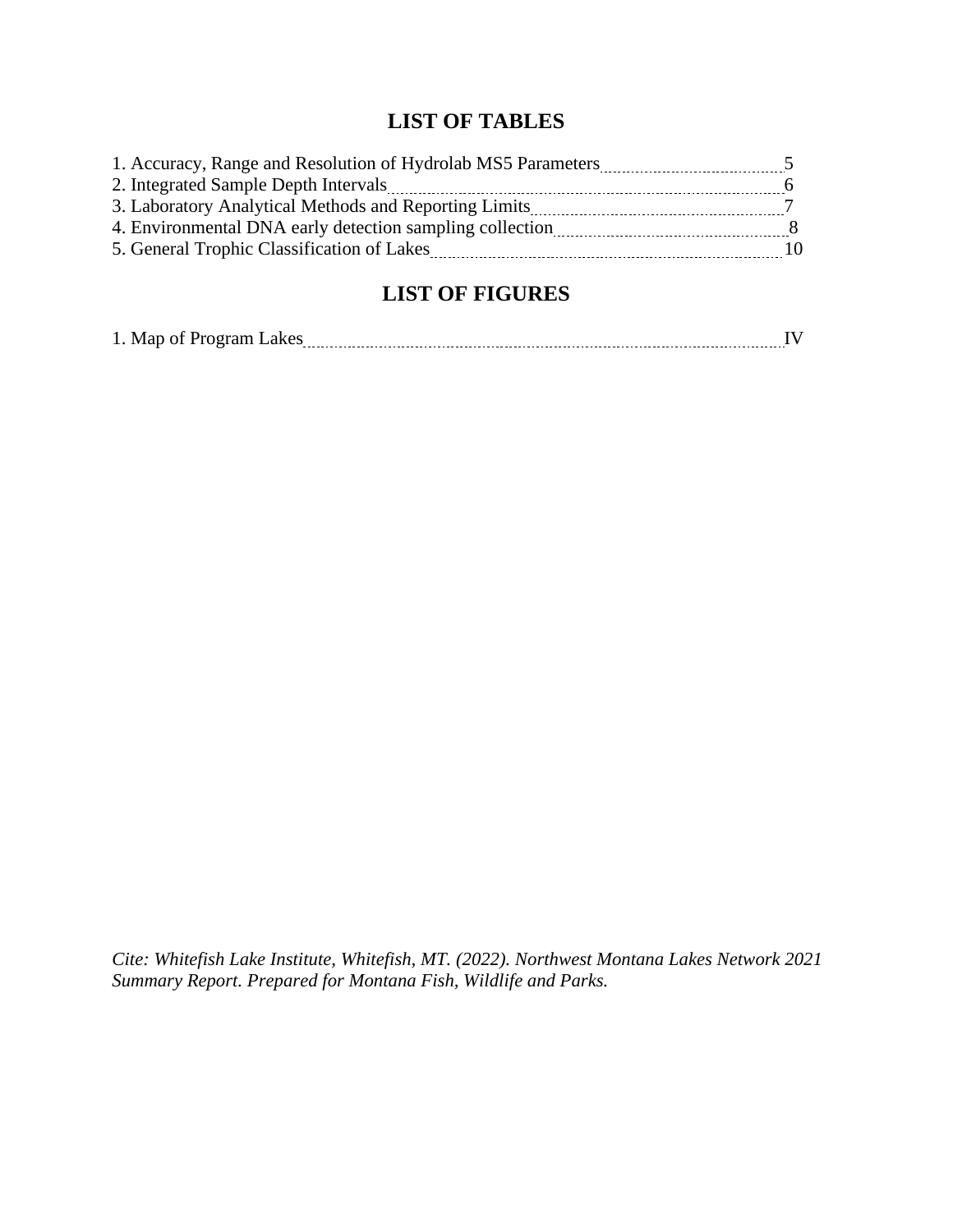#### **ACKNOWLEDGEMENTS**

#### **Science Advisory Committee**

Sam Bourret: MT Fish, Wildlife & Parks Melissa Brickl: MT Department of Natural Resources & Conservation Megan Chaisson: Whitefish Middle School Teacher Paul McKenzie: F.H. Stoltze Land & Lumber Ryan Richardson: River Design Group Eric Sawtelle: Whitefish High School Teacher Erin Sexton: Flathead Lake Biological Station

#### **Project Partners/Agency Personnel**

Bonneville Power Administration: Mark Reller Flathead Lake Biological Station: Tom Bansak Montana Fish Wildlife and Parks: Tom Woolf Montana Fish Wildlife and Parks: Matt Boyer Whitefish Lake Institute: Mike Koopal Whitefish Lake Institute: Cynthia Ingelfinger

#### **Volunteers**

John O'Cain: Abbot Lake Denise Lafaver: Ashley Lake Nancy Hart: Ashley Lake Susie Bouton: Bailey Lake Paul McKenzie: Beaver Lake Dennis and Ginger Theisson: Beaver Lake Gayle Chaffey: Lake Blaine Cameron Blake: Blanchard Lake Marty Fregerio: Dickey Lake Dave Leeman: Dickey Lake Sarah Dakin: Echo Lake Mike Kopitzke: Lake Five Jean Pinski: Lake Five

#### **Volunteers (continued)**

Ron Ridenour: Lake Five Asta Bowen Flathead Lake Chris Frechette: Flathead Lake Rob Mitchell: Flathead Lake Marilyn & Rick Nelson: Flathead Lake Roger Smith: Flathead Lake Jeff Tuttle: Flathead Lake Steve Rosso: Flathead Lake Guenter Heinz: Glen Lake Terry Divoky: Halfmoon Lake Bobby Gilmore: Hanson-Doyle Lake Angela Wallace: Hanson-Doyle Lake Pat Nowlen: Jette Lake Lauren Shotnik: Little Bitterroot Geoff Knight: Lindbergh Lake Judd Binley: Lindbergh Lake Penny & Dave Johnson: Lindbergh Lake Koel Abell: Lost Coon Lake Jim & Ann Grant: Lake Mary Ronan Lynn Maas: Lake Mary Ronan Nathan & Amy Lucke: McGilvray Lake Robin Haidle: Murphy Lake Jim Cutting: Rogers Lake Barb Hvizdak: Sophie Lake Sterling Haaland: Swan Lake Doug Harwood: Swan Lake Sue Corrigan: Tetrault Lake Michelle Butz: Terault Lake Mark Fredinbergh: Upper Stillwater

**Past Program Volunteers**: Ashley, Holsten, Altop, Anderson, Apple, Askevold, Bear, Beeson, Bennet, Blend, Boyle, Bratlands, Briggs, Fred Brown, Byrd, Chaffe, Christensen, Corette, Crawford, Curtis, Daniels, Dammerman, Davis, Deborde, Denning, Devlin, Dramer, Dofour, Dufrense, Dux, Dwyer, Ellingson, Emert, Fanning, Fletcher, Flowers, Freenan, Gilliland, Glain, Greer, Grieg, Gustafson, Haggerty, Harmon, Harrison, Harris, Hartford, Hill, Hirst, Hodgeboom, How, Hutchison, Idler, Jones, Kindel, Kenfield, Kent, Kradolfer, Kramer, Labbit, Lai, Lockwood, Lynch, Madich, Makman, Mcdonough, McKay, Michels, Miller, Mitch, Montgomery, Mooring, O'Cain, Potter, Powell, Redinger, Ritzdorf, Ruby, Ruterbones, Rutherford, Sanders, Sawtelle, Schierl, Schiess, Schrage, Schroeter, Severe, Shea, Shoemaker, Siorek, Smith, Stafford, Stark, Stevens, Stevligson, Sundvahl, Theissen, Thompson, Thornburg, Trotter, VanBlaircom, Weaver, Willo, Winnie, Winzenburg, and Zamier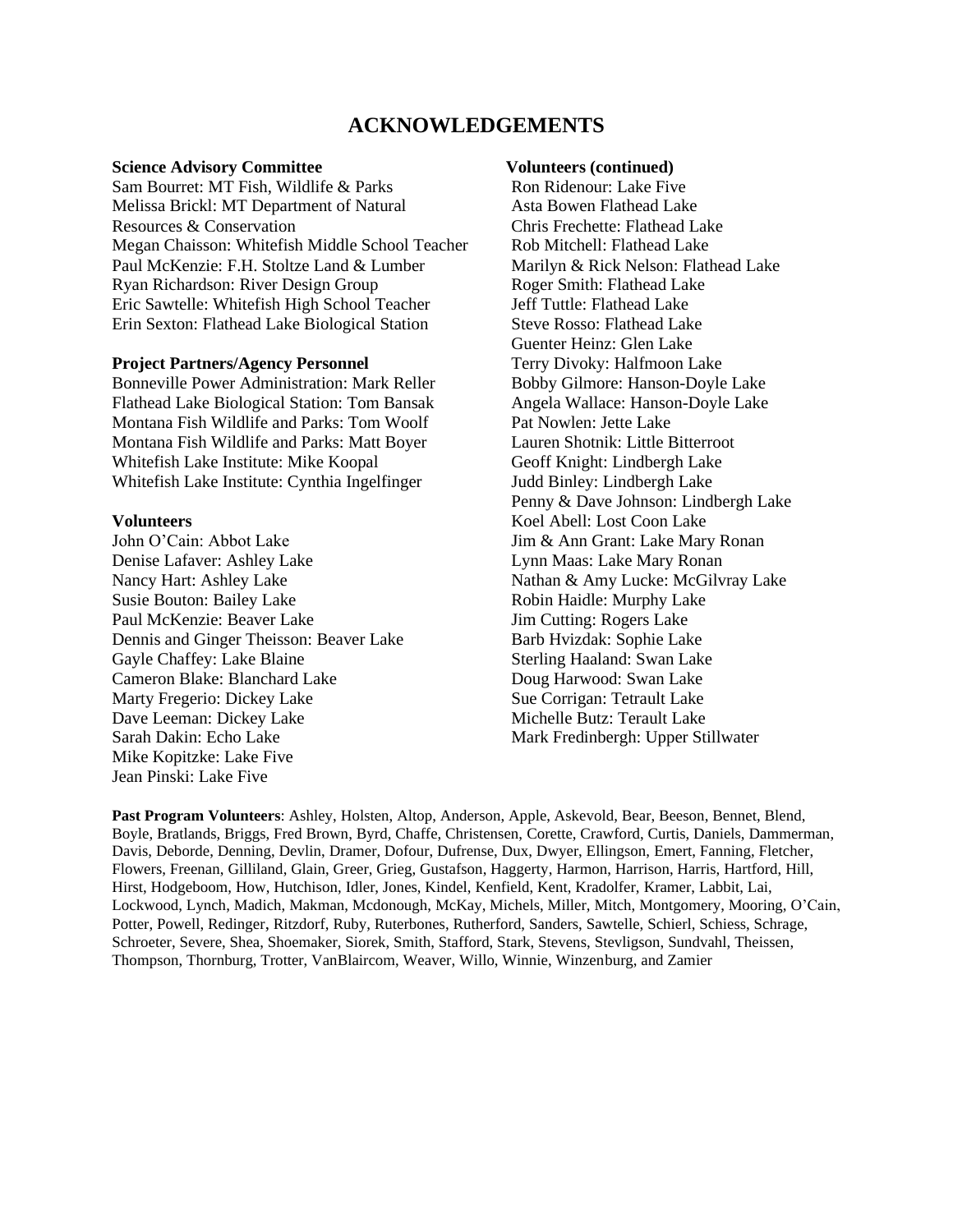

**Figure 1. Map of Program Lakes.**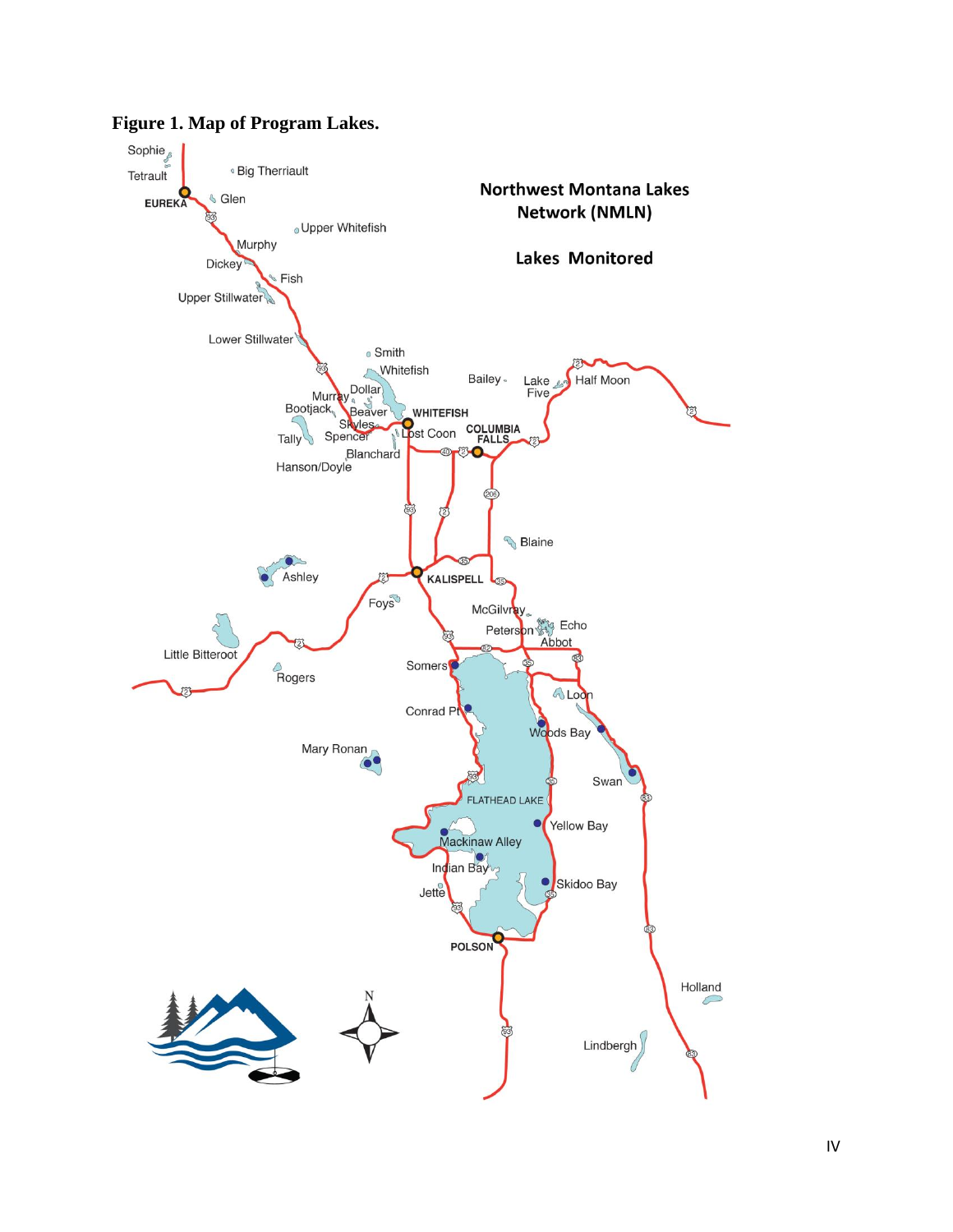## **1.0 INTRODUCTION**

The Northwest Montana Lakes Network (NMLN), previously named Northwest Montana Lakes Volunteer Monitoring Network (NWMTLVMN), is a citizen science program that grew out of two lake monitoring programs previously underway at the Flathead Basin Commission (FBC) and the Whitefish Lake Institute (WLI). The Flathead Basin Commission, in cooperation with the University of Montana Flathead Lake Biological Station, coordinated the Volunteer Lakes Monitoring Program (VLMP) from 1992-2010. The VLMP trained, equipped, and supported local volunteers who collected data and reported on over three dozen lakes in the Flathead Basin.

The Environmental Protection Agency (EPA) and FBC programs were the baseline models for the Whitefish to Eureka Volunteer Lake Monitoring Program which was initiated in 2007 by WLI in partnership with Montana Fish, Wildlife & Parks (MFWP). The program was established to provide residents an opportunity to collect baseline data to help determine the trophic status of lakes and implement early Aquatic Invasive Species (AIS) detection and prevention in Northwest Montana. In 2010, the Whitefish to Eureka program combined with the FBC program to form the NMLN. The NMLN currently has more than fifty volunteers that monitor a total of fifty locations on forty-one lakes in Flathead, Lake, Lincoln and Missoula counties. The lakes in the program represent diversity in public use, accessibility, and morphology.

The goal of the NMLN is to provide training and equipment to volunteers to collect long-term trend information for program lakes. The program specifically aims to address the question of whether nutrients are on the rise due to anthropogenic activity around the lakes. To address this question and to develop trend information, total phosphorus, total persulfate nitrogen, and chlorophyll (*a*) are collected at the same time each year. Calcium is collected every five years, and alkalinity was collected once in 2012 to gain a better understanding of each lake's suitability for invasive zebra/quagga mussel habitation.

Among the most important parameters monitored by volunteers are Secchi disk depth and temperature; however, volunteers also serve as reporters for any major or sudden changes that are observed in or around their lake. The program relies on citizen involvement for success and provides training and instruction in accordance with WLI's Sampling and Analysis Plan (WLI, 2020). Another goal of the program is to address the growing concern and real threat to lakes from the colonization and infestation of aquatic invasive species (AIS). In response to this threat, NMLN is increasing its effort to provide training for volunteers in early detection monitoring, primarily focused on invasive mussels (zebra and quagga), flowering rush, curly-leaf pondweed and Eurasian watermilfoil (EWM). Prior to 2010, AIS monitoring was not included in the monitoring program. This report provides interpretation and discussion for management purposes.

### **1.1 2021 Program Updates**

As with any long-term monitoring program, consistency and continuity are critical to ensure comparability of data through time. Often as methodology advances, monitoring programs must adapt and improve, while remaining consistent enough to ensure the integrity of the dataset. In 2021, the NMLN program underwent a major advancement in analysis, data communication, and data management. This involved conversion from an older software suite (NCSS) to an open-source computer language R. This enables easy preparation of figures and databases in the future and ensures quality control and assurance by moving away from user interfaces and towards scripted workflow.

In 2021, all the material in this report was transferred to the new nmln.info website and broken down into more manageable, downloadable pdfs. Lake data was separated out into individual pdfs for each lake. These easily accessible links provide more comprehensive information for each lake.

In 2021, all historic volunteer Secchi and temperature data submitted to the program from 1992 (when it was the Volunteer Monitoring Program coordinated by Flathead Basin Commission) to 2021 was incorporated into a spreadsheet and subjected to quality assurance/quality control (QA/QC). WLI then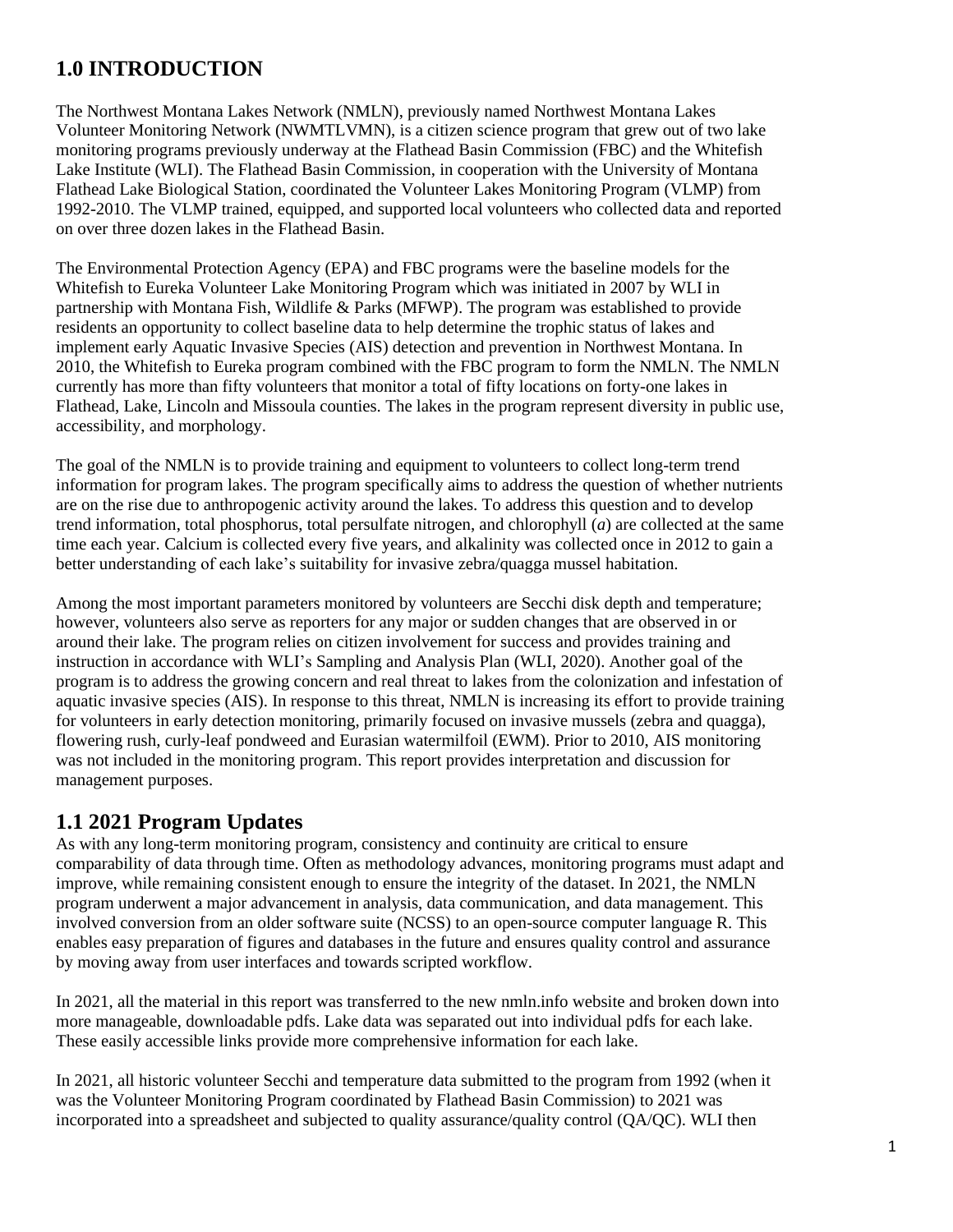contracted with Dr. Dan Stich (Associate professor, SUNY Oneonta) and his research student to undertake preliminary statistical analysis and reporting of trends in Secchi depth and surface water temperature for this dataset. This includes a data exploration and QA/QC in R programming language; identification of variables to include (e.g., year, day, lake, lake size, etc) and working hypotheses; fitting statistical models corresponding to hypotheses about specific variables or their combinations; and interpretation of results and model predictions. Historic and current water chemistry data will be incorporated into the analysis as well, and a report on conclusions from modeling work and the opensource code used will be delivered by June 30, 2022. This report will help us to assess and display average relative changes throughout time (which variables are changing the most and which lakes are changing the most) and lake specific analysis over time. The results of these investigations will be made available on the website and to our volunteers.

## **2.0 DATA COLLECTION METHODS**

Current program methods are based on WLI's Sampling and Analysis Plan (SAP) which incorporated methods from Ellis and Craft (2008) and are summarized below. Historically, the FBC VLMP also followed these procedures. To maintain consistency with previous data collection, these methods will continue to be used by the NMLN whenever possible.

### **2.1 Volunteers**

Volunteers are asked to monitor their sample site twice per month at roughly two-week intervals or with at least three days in between sampling events. The ideal monitoring time is between 11:00 am and 3:00 pm, and volunteers are instructed to choose random times within that four-hour period rather than the same time for each sampling event. Volunteers are given GPS coordinates for their monitoring location; these coordinates are usually for the deepest location of the lake. If a volunteer does not have a GPS unit, they are asked to monitor at mid lake or are shown the monitoring location by the program coordinator.

Volunteers are provided with the necessary equipment for lake monitoring, including a four-quadrant Secchi disk, thermometer attached to a bobber and string, and a NMLN volunteer handbook which includes sampling methodology and data forms. Before beginning the Secchi disk measurement, the thermometer is placed in the lake, allowing it to remain submerged while the Secchi disk measurement is taken. The measurement end of the thermometer is 18 inches from a bobber, or lake surface. Once the monitoring site is reached, the boat is positioned so one side faces away from direct sunlight. Sunglasses are removed so that there is consistency across all program lakes. The Secchi disk is lowered on the shaded side of the boat until it disappears. The depth at which the Secchi disk disappears is recorded. The Secchi disk is lowered an additional five feet and slowly pulled toward the surface until the Secchi disk reappears. The depth at which the Secchi disk reappears is recorded, and the two depths are averaged and recorded as the final depth.

Qualitative atmospheric and water condition data are also recorded. Many of these observations are highly subjective. For water conditions, recorded observations are based on viewing the expanse of water in the vicinity of the monitoring site.

In 2011, the program launched an interactive website that allows volunteers to view all program information, download field data forms, and submit data electronically. In 2020, the website was converted to a WordPress site, [www.nmln.info,](http://www.nmln.info/) which makes it easier for the program coordinator to control edits and update content. It is also now mobile responsive. Volunteers record data on the Volunteer Standard Report Form (available on the website) which prompts them to fill out information for Secchi depth, temperature, atmospheric weather conditions, qualitative lake data, and AIS. The website also provides information on the program for the public and prospective volunteers, AIS identification information, and sampling protocols. Volunteers that choose not to use the website are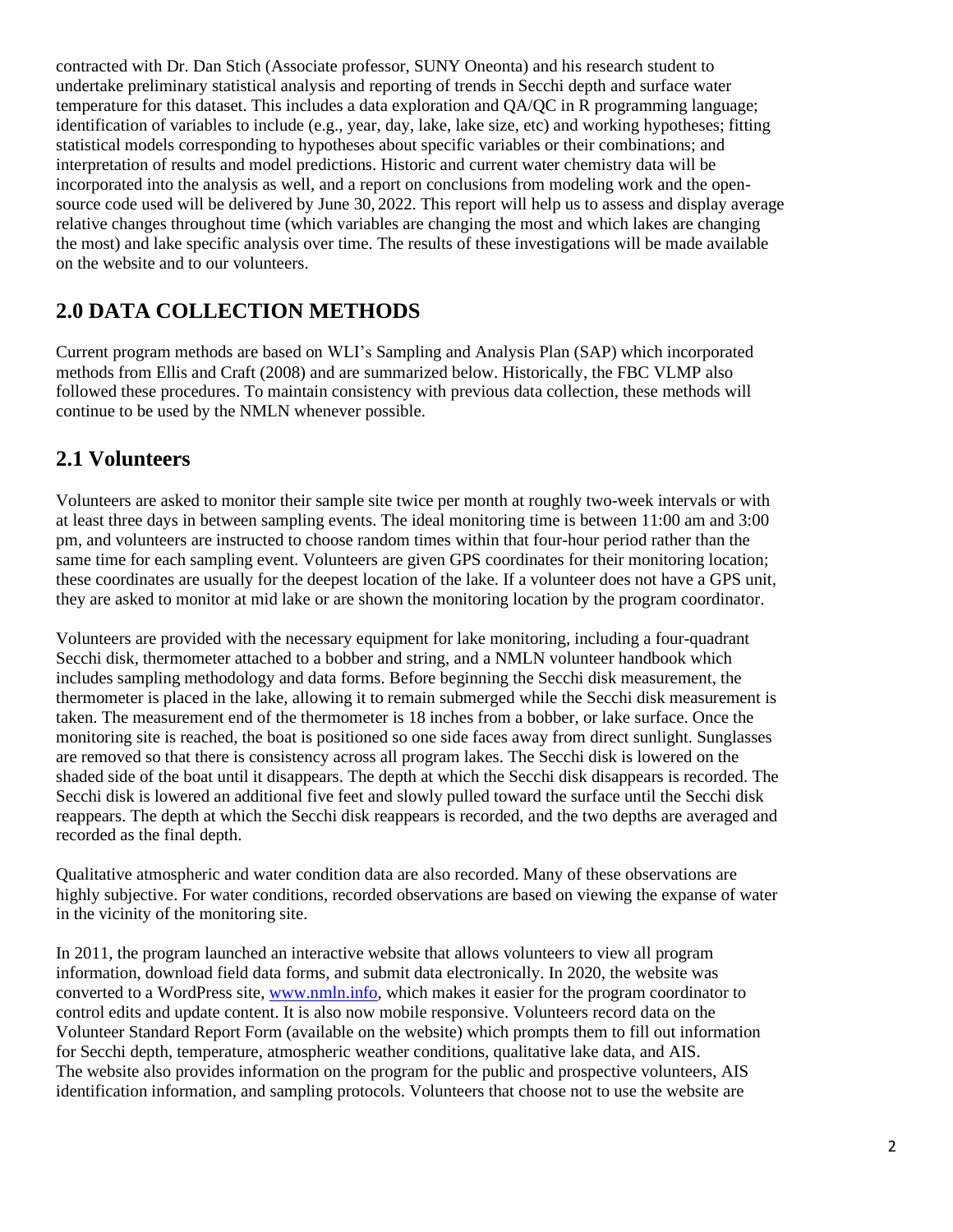mailed data collection forms and return envelopes. As of 2020, volunteers can conveniently download a report specific to their lake from the website.

# **2.2 Hydrolab**

#### **2.2.1 Historic Methodology (Pre 2011)**

A Hydrolab Series 3 H20 was used to collect depth, temperature, dissolved oxygen, and specific conductivity. The H20 model did not have a Surveyor (handheld computer), so all data collected were recorded manually.

#### **2.2.2 Current Methodology**

Once per summer (ideally between the middle of July and the middle of August), the program coordinator visits each lake with a Hydrolab MS5 and Surveyor to measure depth, temperature, dissolved oxygen (% saturation and mg/L), pH, specific conductivity, chlorophyll (*a*), total dissolved solids, salinity, oxidation reduction potential, and resistivity. Profiles are taken at the mid-lake deep site. The Hydrolab MS5 is lowered one meter at a time to 14 meters and the values for each parameter are recorded in the Surveyor 4a. Values are recorded every two meters from 14 meters to 30 meters, every three meters from 30 to 45 meters, and every five meters from 45 meters to the lake bottom. Following each sample event, data recorded on the Surveyor4a are downloaded into the program database.

## **2.3 Description of Hydrolab Parameters**

**Luminescent Dissolved Oxygen (LDO):** Measuring the concentration of oxygen that is dissolved in a waterbody is a general indicator of the diversity of organisms that a lake can support and the overall health of a lake. Because of the biological need for oxygen, LDO may be the most important parameter monitored in lakes. Many organisms, including certain fish and invertebrates, require high concentrations of dissolved oxygen. Oxygen is dissolved into lakes through the atmosphere, and the amount of oxygen increases with wind generated waves. Tributaries are an additional contributor of oxygen to lakes. Water temperature, photosynthesis, respiration, decomposition, and lake depth are all determinate variables in the amount of dissolved oxygen that is available in lakes. LDO is measured in both mg/L and % saturation.

**Chlorophyll (***a***):** Chlorophyll (*a*) is a molecule that is present in all plant cells. The amount of phytoplankton (algae) can be quantified by analyzing the amount of chlorophyll (*a*) in a water sample. Although algae are a very important producer in the food web, elevated nutrient concentrations can cause excessive plant growth resulting in a decline in water quality. Lakes with high concentrations of chlorophyll (*a*) are less transparent and tend to have higher total nitrogen and total phosphorus loading. Chlorophyll (*a*) analysis is measured by fluorescence and is reported in μg/L.

**pH:** pH is a measure of the acidity and alkalinity of water and is measured by the concentration of hydrogen ions. The greater the concentration of hydrogen ions, the lower the pH, and vice versa. pH is measured on a scale from 0-14, with 0 being the most acidic and 14 being the most basic. A pH of 7 is typical of tap water and considered neutral. The pH also determines the solubility of nutrients and metals in water and the availability of chemicals for aquatic life. A pH between 6.0 and 9.0 is generally suitable for most aquatic life. pH is measured in logarithmic units (a one-tenth difference represents ten times the actual value).

**Specific Conductivity (SpC):** Conductivity is a measure of the ability of water to pass an electrical current, and it is therefore a good measure of dissolved solids and salinity. Conductivity values can differ seasonally with temperature and are most often impacted by the composition of tributaries which reflect the geology of their watershed. Common anthropogenic influences on conductivity are road salt, non-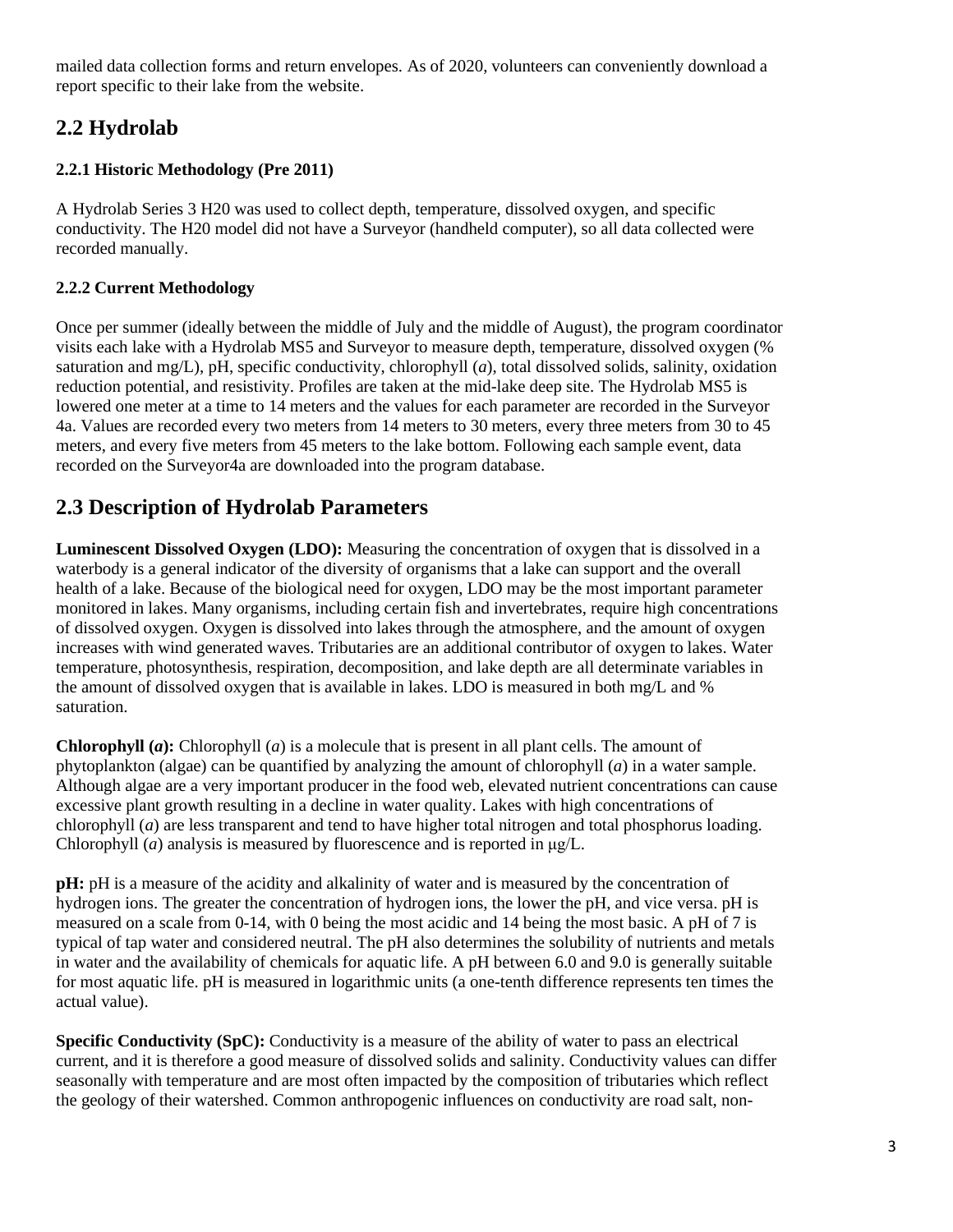point source pollution (agriculture and stormwater run-off), and industrial effluent. Specific conductivity is measured in mS/cm.

**Total Dissolved Solids (TDS):** Total dissolved solids concentration is the sum of positively charged and negatively charged ions in the water and is measured by the weight of all dissolved solids in the water. TDS can come from both organic and inorganic inputs, and there is a close relationship between TDS and SpC. Total dissolved solids are measured in g/L.

**Oxidation-Reduction Potential (ORP):** ORP is a composite measure of the overall intensity of the oxidizing and reducing conditions within a system and reflects the degree of balance between oxidizing and reducing processes. The seasonal and diurnal changes between photosynthesis and respiration determines the oxidation-reduction potential of lakes (Kalff 2002). Oxidation reduction potential is measured in mv.

**Salinity:** Salinity is a measurement of the concentration of salts that are dissolved in a waterbody and is closely related to specific conductivity except that it is reported in ppt as opposed to mS/cm. Salinity is measured in ppt.

**Resistivity:** Resistivity is the inverse measurement of specific conductivity and is a measurement of how strongly water opposes the flow of electric current. Resistivity is measured in kê-cm.

| <b>Parameter</b>  | $\sqrt{2}$<br>Range      | <b>Accuracy</b>                         | <b>Resolution</b>     |
|-------------------|--------------------------|-----------------------------------------|-----------------------|
| Depth             | 0 to 100m                | $\pm$ 0.05 meters                       | 0.01 meters           |
| Temperature       | -5 to $50^{\circ}$ C     | $\pm 0.10^{\circ}$ C                    | $0.01$ <sup>o</sup> C |
| pH                | $0$ to 14 units          | $\pm$ 0.2 units                         | $0.01$ units          |
| <b>LDO</b>        | 0 to 20 mg/L             | $\pm$ 0.1 mg/L                          | $0.01$ mg/L           |
| Conductivity      | 0 to $100 \text{ mS/cm}$ | $\pm$ 0.5% of reading                   | 4 digits              |
| Salinity          | $0$ to 70 ppt            | $\pm$ 0.2 ppt                           | $0.01$ ppt            |
| Chlorophyll $(a)$ | 0 to 500 $\mu$ g/L       | $\pm$ 3% for level equivalents of 1 ppb | $0.01 \mu g/L$        |
| <b>ORP</b>        | $-999$ to 999 mV         | $\pm 20$ mV                             | $1 \text{ mV}$        |

**Table 1. Accuracy, Range and Resolution of Measurements Taken with Hydrolab MS5.**

### **2.4 Water Chemistry**

#### **2.4.1 Historic Methodology**

Integrated water chemistry samples were collected using a 30-meter hose. Chlorophyll (*a*) samples were separated by filtering lake water through 45 µg filters. The vacuum on the filter was kept below 9.0 inches of Hg pressure to prevent cell rupture and loss of chlorophyll (*a*) into the filtrate (Wetzel and Likens, 1991). Because of the difficulty involved in cleaning the hose and the potential for spread of AIS, integrated samples are now collected using a horizontal Van Dorn Sampler that can be easily disinfected. Some of the dissolved oxygen and temperature profiles taken prior to 2010 displayed in the charts were collected by volunteers using handheld Yellow Springs Instruments (YSI) probes.

#### **2.4.2 Current Methodology**

Water chemistry samples are collected using a horizontal Van Dorn Sampler at the annual summer visit and include total persulfate nitrogen (TPN), total phosphorus (TP), and chlorophyll (*a*). Total calcium (Ca) is collected every five years (it was last collected in 2020). Alkalinity was collected in 2012. Each sample contains integrated water from the surface to the lake bottom. Therefore, the values for each parameter are representative of the lake vertical profile at the deep site.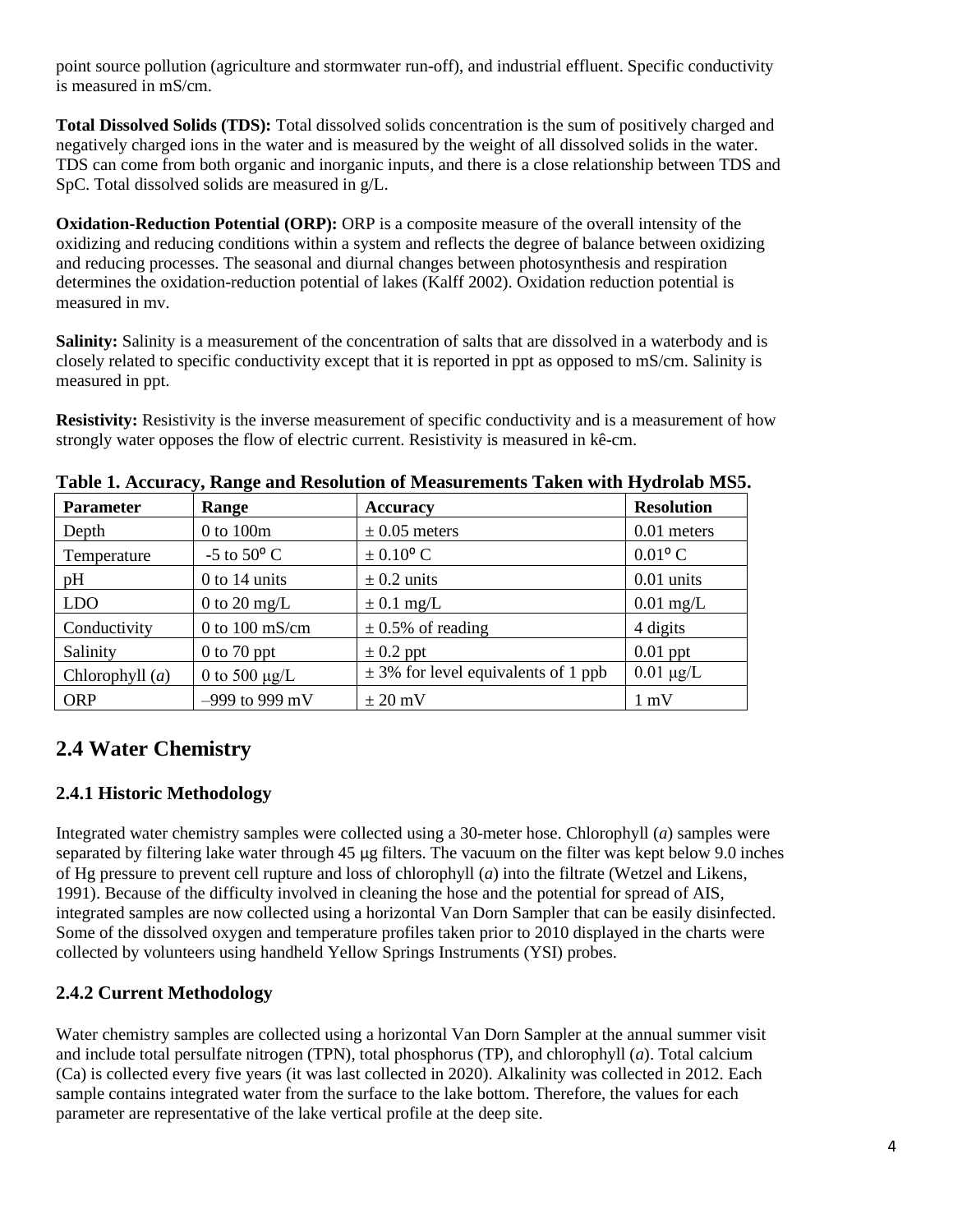The Van Dorn sampler is lowered into the water and 500 mL sample water is collected at each depth. An integrated sample is collected at discrete depths based on the maximum depth of the lake as shown in Table 2. If the lake depth is greater than 30 meters, an integrated sample is collected every five meters to a depth of 30 meters. All integrated samples include a surface sample, and benthos samples are collected approximately 1 meter above lake bottom if the lake has a depth of less than 30 meters. Sample water from each depth is composited in a carboy. The carboy is then shaken so that sample water can mix prior to dispensing.

| <b>Lake Depth</b> | <b>Interval at Which Water is</b><br><b>Collected for Integrated</b><br><b>Sample</b> |
|-------------------|---------------------------------------------------------------------------------------|
| 1-6 meters        | 1 meter                                                                               |
| 7-12 meters       | 2 meter                                                                               |
| 13-21 meters      | 3 meter                                                                               |

#### **Table 2. Integrated Sample Depth Intervals.**

All sample bottles are high-density polyethylene (HDPE). HDPE bottles are filled with integrated water samples for TP, TPN, and Ca and immediately put on ice. All samples are collected and preserved according to the specifications outlined by the University of Montana Flathead Lake Biological Station (FLBS) Research Laboratory in Polson, Montana. Labels are printed and filled out in pencil prior to collection in the field, applied to the sample bottle in the field, and covered with tape to prevent water damage. All sampling equipment is rinsed with 10% hydrochloric acid prior to use in the field. All sample bottles are rinsed 3 times with native water before the sample is filled. Water samples are put on ice in coolers in the field and shipped via UPS ground service to the FLBS Research Laboratory. Each shipment contains a standard Chain of Custody (COC) form.

Integrated water samples for chlorophyll (*a*) analysis are collected at all monitoring locations at depth intervals based on maximum depth described above. A vertical opaque Van Dorn and a carboy covered with a sleeve are used to eliminate light penetration. The carboy is gently shaken prior to dispensing each sample to assure thorough mixing of the sample. In 2011, the program made a transition from field filtering chlorophyll (*a*) samples to having the FLBS's Research Laboratory filter the sample water for better quality control and sampling efficiency. Sample water for chlorophyll (*a*) is dispensed into a 1000 ml brown bottle to exclude light. Samples are immediately put on ice and shipped next day to the laboratory.

#### **2.5 Description of Water Chemistry Parameters**

**Total Phosphorus (TP):** Phosphorus is a nutrient that is used by aquatic organisms for growth. Phosphorus occurs naturally depending on the geologic inputs to a lake. Anthropogenic sources of phosphorus include but are not limited to fertilizer, wastewater, and detergents. Excessive phosphorous concentrations in a lake can cause eutrophication leading to rapid and excessive plant growth that may result in oxygen concentration depletion and fish and invertebrate kills. Lakes that are anoxic at or near the bottom may experience internal loading where phosphorus is released from sediments through a chemical process at the sediment/water interface.

**Total Persulfate Nitrogen (TPN):** Nitrogen is a nutrient that is used by aquatic organisms for growth. Nitrogen occurs naturally in soil, is produced by decaying plant matter and microorganisms and can enter lakes through the atmosphere. Common anthropogenic sources of nitrogen occur in wastewater, fertilizer, manure, agricultural runoff, and erosion. Excessive nitrogen concentrations in a lake can lead to eutrophication and can be harmful or fatal to fish and invertebrates.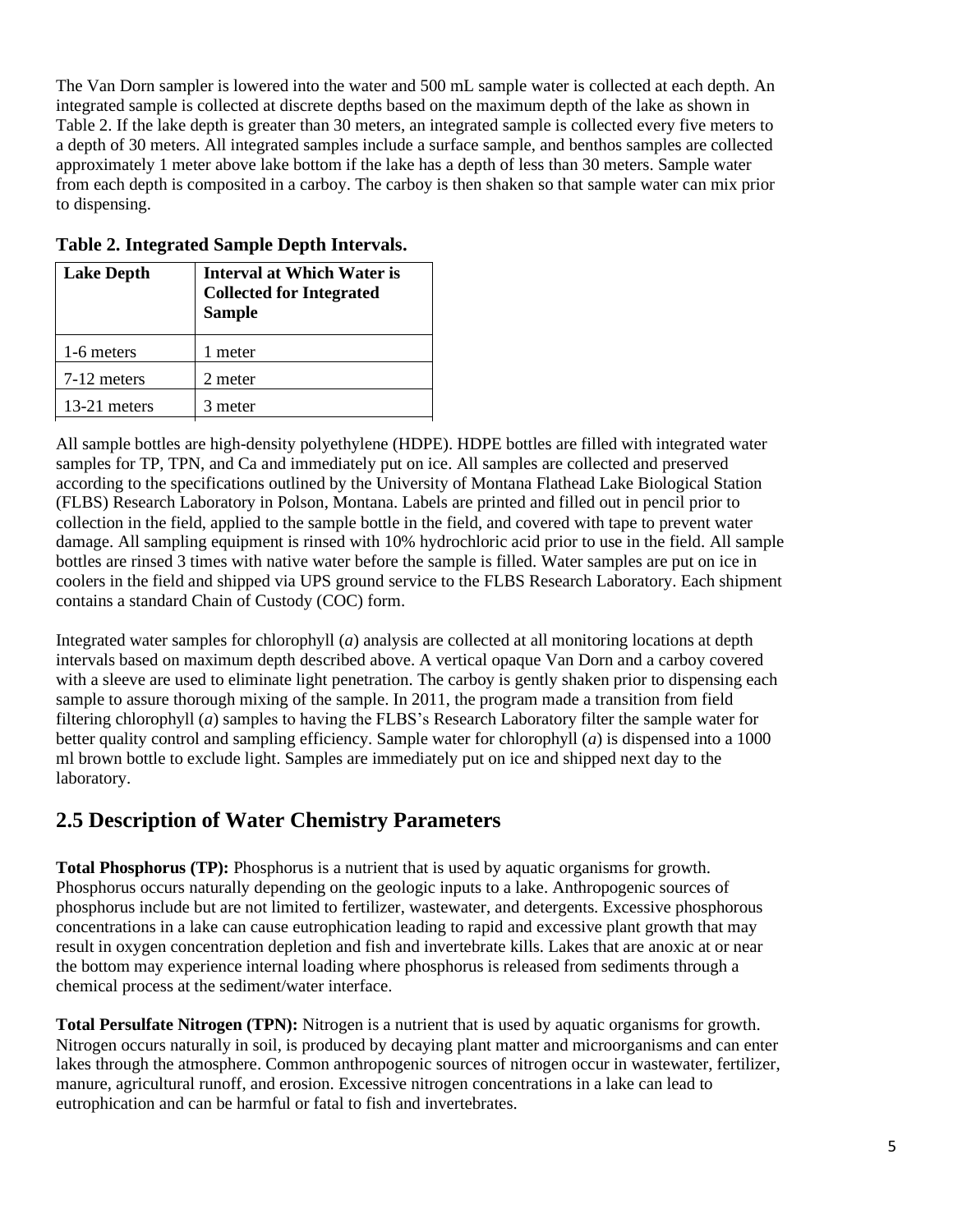**Chlorophyll (***a***):** Chlorophyll (*a*) samples measure the concentration of photosynthetic pigments to estimate phytoplankton biomass.

**Total Calcium (Ca):** Measuring calcium is one of the major components in determining the hardness of water; however, for the purposes of the program, total calcium was measured to understand which lakes may be suitable for invasive mussel colonization.

**Alkalinity:** Alkalinity is a measurement of water's capability of neutralizing an acid. Lakes with higher alkalinity are more suitable for invasive mussel colonization.

## **2.6 Analytical Methods and Reporting**

Analytical methods are listed in Table 3 and represent standard accepted procedures. All analytical reporting from 2010-2014 was done by Energy Laboratories. Since 2015, analytical reporting has been completed by the FLBS Research Laboratory because of their ability to report at lower detection limits. For quality control, two duplicate water chemistry samples and three trip blanks were collected each field season. All the sampling methods outlined in the 2011 SAP are used to collect trip blanks; however, each sample container is filled with deionized water instead of sample water. Field duplicate samples are collected at two sites using methods outlined in the SAP and sent to the laboratory with the site locations omitted from the chain of custody form.

| Analyte                             | <b>Method</b> | <b>Analytical</b><br><b>Reporting Limit</b><br>$(2010-2012)$ | <b>Analytical</b><br><b>Reporting Limit</b><br>$(2013 - 2014)$ | <b>Analytical</b><br><b>Reporting Limit</b><br>$(2015 - 2021)$ |
|-------------------------------------|---------------|--------------------------------------------------------------|----------------------------------------------------------------|----------------------------------------------------------------|
| <b>Total Persulfate</b><br>Nitrogen | A4500 N-      | $0.05$ mg/L                                                  | $0.04 \text{ mg/L}$                                            | .025 mg/L                                                      |
| Total Phosphorus as P               | E365.1        | $0.005$ mg/L                                                 | $0.001$ mg/L                                                   | $0.0015$ mg/L                                                  |
| Chlorophyll $(a)$                   | A 10200<br>H  | $0.1 \text{ mg/m}^3$                                         | $0.1 \text{ mg/m}^3$                                           | $0.1 \text{ mg/m}^3$                                           |
| Calcium                             | E200.7        | mg/L                                                         | $1 \text{ mg/L}$                                               | $1 \text{ mg/L}$                                               |

**Table 3. Laboratory Analytical Methods and Reporting Limits.**

## **3.0 AIS MONITORING METHODS**

### **3.1 Zebra and Quagga Mussels**

Monitoring for the presence of zebra and quagga mussels is conducted on each lake between the middle of July and the middle of August. Veliger (mussel larvae) samples are collected using a vertical or horizontal haul method. If the depth of the monitoring location exceeds 7 meters, the vertical haul is used. For all locations less than 7 meters deep, the horizontal method is used. All samples are collected after surface water temperature exceeds 10<sup>o</sup> C. Veliger samples are collected near public access sites. If the lake is entirely private samples are collected in the littoral zone near private docks. Because veligers are passive swimmers, they generally end up on the windward side of lakes making these locations ideal for horizontal hauls. Both the vertical and horizontal haul samples are collected using a 30 cm X 120 cm X 64-micron plankton net. Once the haul is complete all samples are split, and each is preserved in a 100 mL bottle with 95% ethanol.

Veliger samples contain a label on the outside of the sample bottle. All samples are sent via UPS to MFWP in Helena. Samples that are awaiting shipment are kept refrigerated. All samples are split by MFWP upon arrival, and a duplicate sample is kept in the event reanalysis is necessary. Microscopy is conducted by the lab that is under contract with MFWP with results reported in two weeks. A catalogue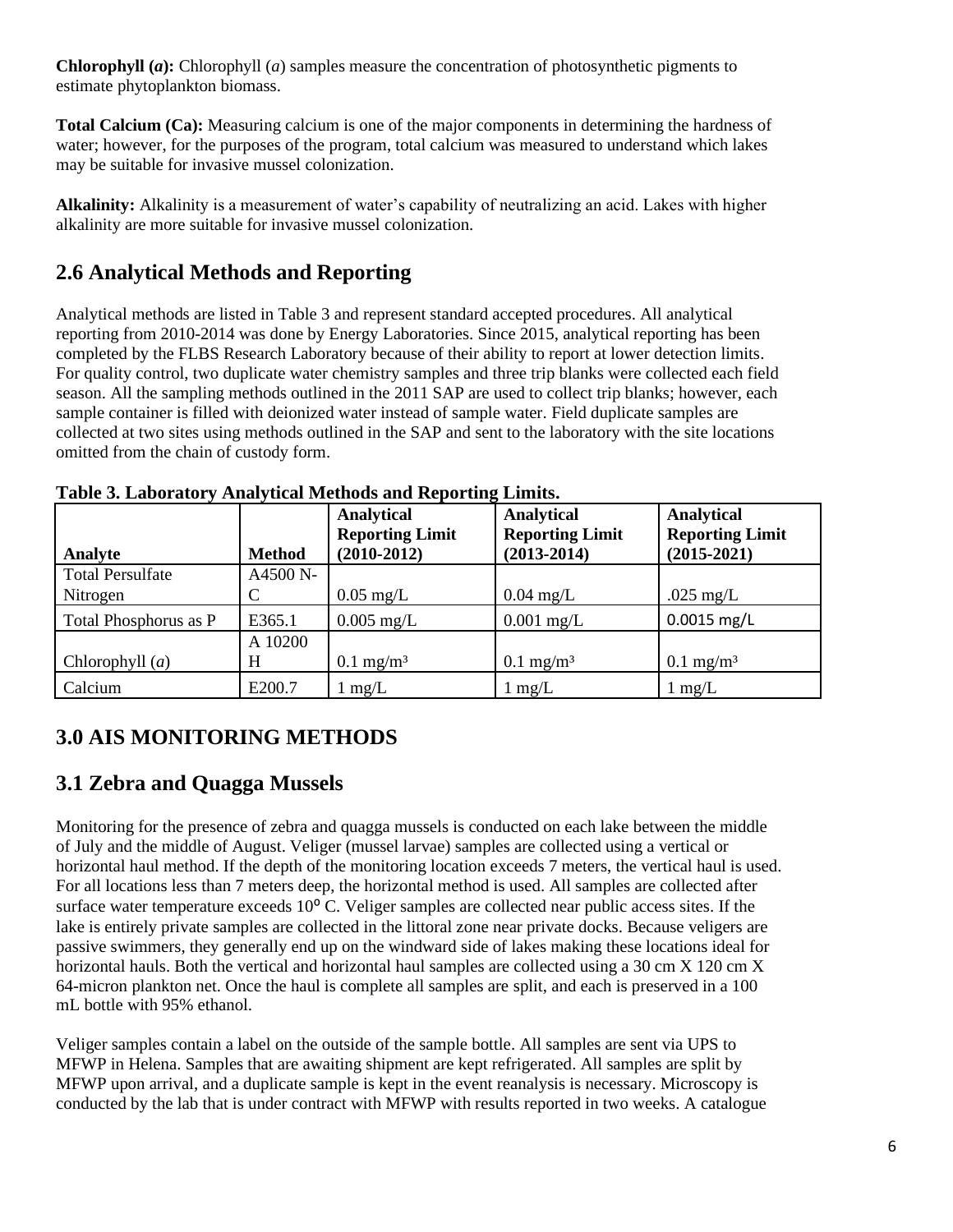record is kept and maintained for veliger samples and includes the date, waterbody, location, GPS coordinates, tow data, sampler, and sample ID.

**Vertical Haul:** Nets are slowly lowered to 7 meters. Then the net is slowly pulled up using a hand-overhand motion. The net is lifted so the cod end is completely out of the water allowing the water to drain. Water is then sprayed on the net so that the sample can collect in the cod end. The net is rinsed by dipping the net into the water and lifting it up and down, allowing any remaining microorganisms on the net to be rinsed into the cod end. A spray bottle is used to clear the net of microorganisms that remain after rinsing. After sample collection, the cod end is removed, and contents are poured into the sample bottle. 95% ethanol and 5 ml of 5% baking soda solution are added to the sample bottle to preserve the sample.

**Horizontal Haul:** Nets are tossed with a rope to about 10 feet behind the boat and are sunk to .5 - 1 meter below the surface. The net is towed behind the boat at a slow speed for approximately 60 meters. Once the boat is stopped, the net is quickly removed from the water allowing the water to drain and for the sample to collect in the cod end. The net is rinsed by dipping the net into the water and lifting it up and down steadily, allowing any remaining microorganisms on the net to be rinsed into the cod end. A spray bottle is used to clear the net of microorganisms that remain after rinsing. After sample collection, the cod end is removed, and contents are poured into the sample bottle. Ninety-five percent ethanol and 5 ml of 5% baking soda solution are added to the sample bottle to preserve the sample.

### **3.2 Environmental DNA (eDNA)**

Environmental DNA (eDNA) early detection sample collection is a partnership between WLI and the City of Whitefish outside the NMLN core mission, but since it overlaps with some of the program lakes, data can be collected during summer field visits by the program coordinator. Plankton samples are collected for eDNA analysis using FLBS collection protocols. The FLBS lab performs the analysis by looking for DNA sequences of EWM, northern milfoil (native), curly-leaf pondweed and dreissenid mussels. There were no positive detections from 2013-2021, except EWM was detected in Beaver Lake in 2019.

| Year | $\tilde{\phantom{a}}$<br># Of Lakes Sampled |
|------|---------------------------------------------|
| 2013 | 25                                          |
| 2014 | 24                                          |
| 2015 | 21                                          |
| 2016 | 8                                           |
| 2017 | 5                                           |
| 2018 | −                                           |
| 2019 | $\overline{4}$                              |
| 2020 | 3                                           |
| 2021 | 3                                           |

**Table 4. Environmental DNA early detection sampling collection.**

### **3.3 Macrophyte Surveys**

Another partnership between WLI and the City of Whitefish included aquatic macrophyte surveys. Lakes were chosen based on proximity to Whitefish Lake and included Blanchard, Dollar, Lost Coon, Murray, Skyles, Smith, Spencer, Tally, Upper Stillwater, Lower Stillwater, Whitefish, and Upper Whitefish Lake depending on the year. Lakes were sampled between August 15<sup>th</sup> and September 14<sup>th</sup>. The survey consisted of determining the composition and relative abundance of plant species at each lake along with characterizing the lake substrate to determine areas suitable for plant colonization. Sites were randomly chosen to represent full coverage of the lake. Both ocular surveys and rake throws were used to determine plant dominance. The maximum depth of the rake was 6.1 m. Where lake depth exceeded 7.6 m, the rake was not thrown, and a data point was not recorded. All plants observed at each site were recorded and rated on a scale of 1-5 for density. If any substrate was visible, it was recorded in order of dominance.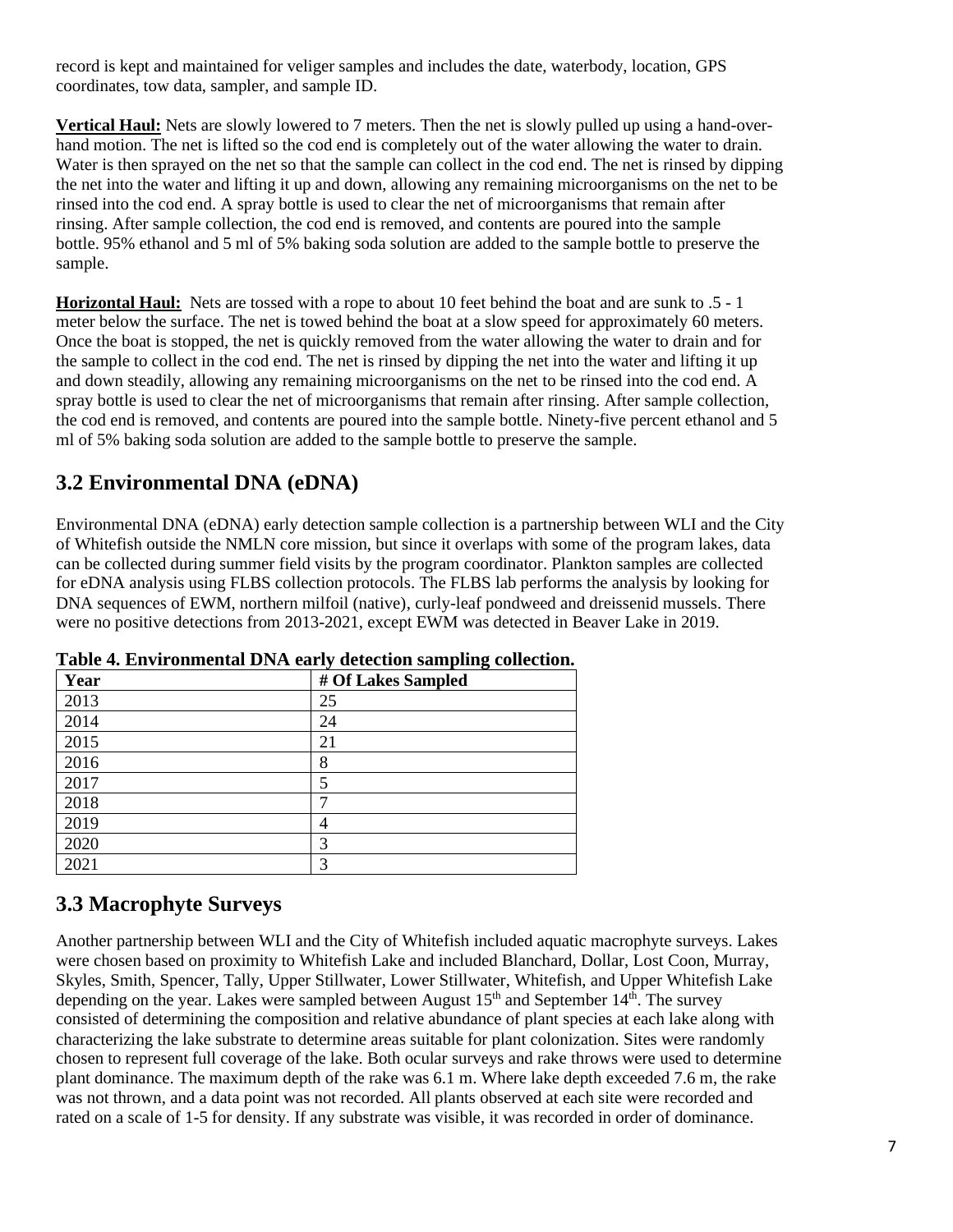Each surveyed point is included on a Google Earth map and color coded to match the color in a pie chart for dominant plant distribution. These maps and charts are included in the lakes' results section beginning on page 15. Only the most dominant or highest density plant at each survey point was used to construct the graphics and tables, except in cases where there were two or more plants observed with equally high density. For example, if observed plants at survey point 1 were: Yellow water lily (density 5), northern watermilfoil (density 3), Mare's tail (density 3), and bladderwort (density 1), only yellow water lily is depicted as dominant. There were several plants observed at many of the survey's sites, and the maps and charts do not represent overall distribution.

#### **4.0 EQUIPMENT MAINTENANCE, CALIBRATION & DECONTAMINATION**

The Hydrolab MS5 is sent annually prior to the field season to Hydrotech ZS Consulting for performance testing and evaluation. The Hydrolab is calibrated for dissolved oxygen prior to sampling each day it is used. Depth is calibrated in the field at each monitoring site prior to sampling. When the Hydrolab MS5 is not in use, it is stored with its sensors in its calibration cup with a pH buffer solution. If the Hydrolab MS5 is reporting values outside a specific parameters range, it is sent to for a diagnostic and repaired if necessary.

All sample containers and Van Dorn samplers are rinsed with 10% hydrochloric acid prior to sampling each waterbody. Plankton nets are soaked in vinegar for at least 4 hours and then rinsed thoroughly with fresh water. All plankton sampling nets are inspected by WLI staff for rips or tears. The boat used by WLI staff in sample collection is decontaminated following every sampling event or prior to sampling in another water body. Additionally, volunteers are trained in decontamination protocols and are instructed to clean all equipment that has been in the water.

## **5.0 RESULTS**

Lakes have been organized into small, medium, and large for interpretation and comparability. The website, nmln.info, includes links to all 41 lakes, 50 sites. Each lake link includes a general lake description, a lake map or satellite photo, temperature and dissolved oxygen depth profile charts, a Trophic State Index (TSI) chart, information on fisheries, the current volunteer monitor, a chart with information on nutrient trends and AIS infestations and risk level. There is also a link to water chemistry concentrations comparisons for each lake size class for the last 6 years. Fish distribution records, lake size, and lake elevation data were taken from MFWP's *Montana Fisheries Information System* (MFISH). Most geologic information was taken from *Trophic Status and Trends in Water Quality for Volunteer Monitoring Program Lakes in Northwestern Montana (Ellis and Craft, 2008).*

### **5.1 Volunteers**

#### **Secchi Disc**

All of the volunteer data collected has been compiled and stored in the program database and can be queried for specific data requests. Secchi data from volunteers and the annual program coordinator's visit is also submitted to NALMS's annual Secchi Dip-In project. Results from the contract with SUNY Oneida mentioned in *Section 1.1 2021 Program Updates* analyzing volunteer Secchi and temperature data trends will be made available in the fall of 2022.

#### **Observations**

In 2013, many volunteers began reporting increased wake erosion and more recreational use from wakeboard style boats, many of which contain ballast tanks. Volunteers are instructed to take photos to document shoreline erosion. One of the most common observations from volunteers in 2011-2013 was that lake elevations were above average for most lakes throughout the monitoring season. Spring 2011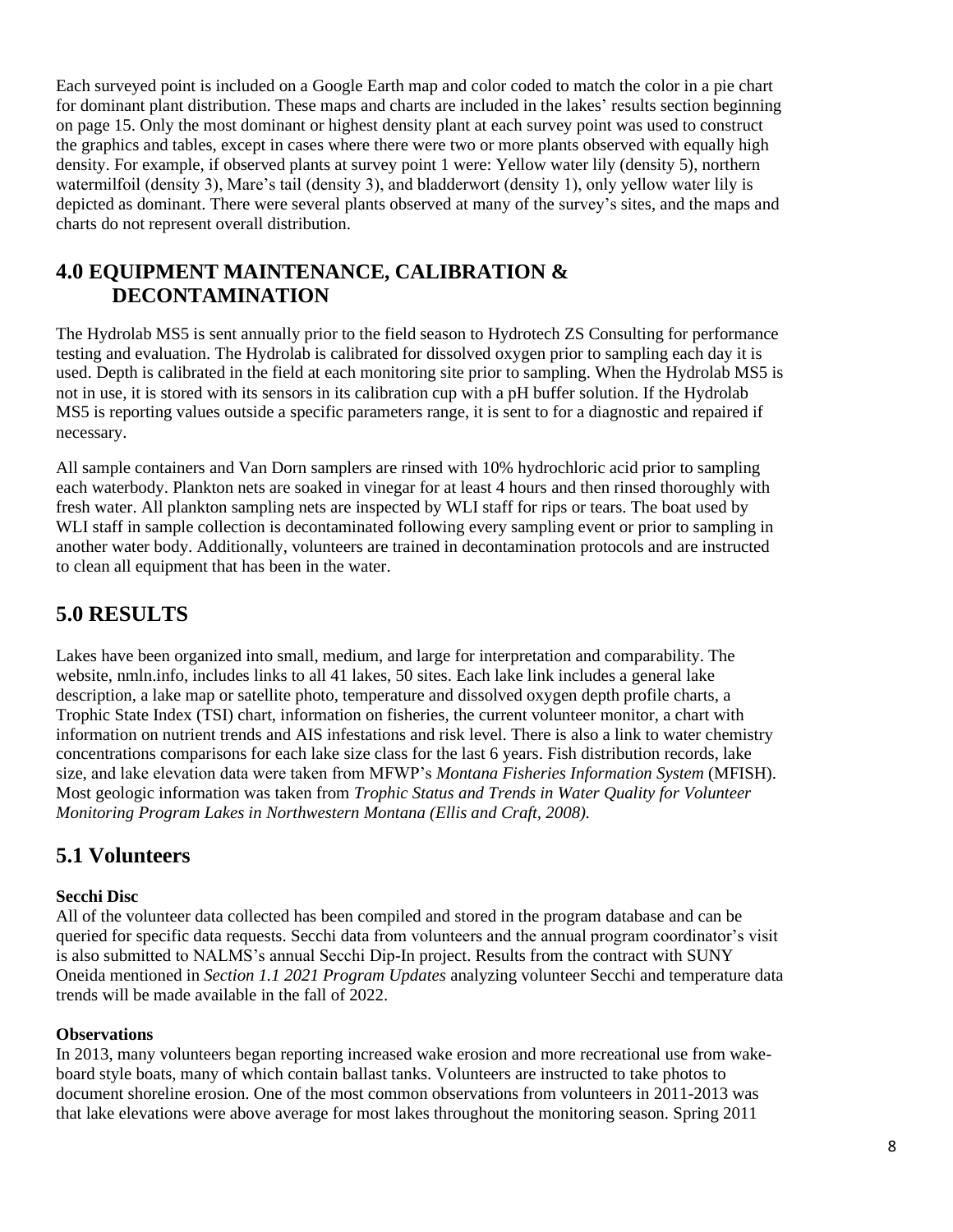(April 1 - June 20) ranked 11<sup>th</sup> highest in recorded history for total precipitation in Kalispell with 6.64 inches. The highest recorded spring precipitation was in 1998 with 8.28 inches. Additionally, Kalispell had the second lowest spring temperatures in 2011 averaging 47.0 °F, only one-tenth of a degree warmer than the historical low average of 46.9 °F. Many volunteers reported less emergent aquatic vegetation than historically observed, likely a result of the colder temperatures and limited sunlight during the spring months. In 2014 and 2015, volunteers observed warmer than normal summer water temperatures with reports of more algae than usual. The summer of 2017 & 2018 included regional forest fires and a flash drought in northwest Montana. 2019, 2020, & 2021 brought lower than average lake levels for most lakes sampled and thus a higher incidence of increased algal blooms reported, especially early season.

### **5.2 Trophic Classification**

All the lakes in the program are classified as oligotrophic, oligo-mesotrohic, meso-oligotrophic or mesotrophic except for Jette Lake, which is classified as eutrophic with historical data suggesting it is borderline hypereutrophic.

Nutrient richness is the basis for the trophic classification of lakes. Oligotrophic lakes tend to be very clear, nutrient poor and typically cold. There is less zooplankton, phytoplankton, algae, and macrophytes, and fish tend to be smaller because of limited food availability. Because there are fewer plants and algae, dissolved oxygen concentrations tend to be higher throughout the water column. Oligotrophic substrate composition usually consists of rocks and gravel and lacks significant accumulation of sediment.

Eutrophic lakes are the contrast to oligotrophic lakes. They are rich in plant nutrients resulting in high productivity. Large amounts of phytoplankton suspended in the water column give the water a cloudy appearance, and Secchi disk depths tend to be much shallower. Eutrophic lakes also tend to have prolific macrophytes growing in the littoral zone. Eutrophic lakes have a thick sediment layer at the bottom which is nutrient rich and provides food for invertebrates contributing to a high production of fish generally with fast growth rates. Mesotrophic lakes fall between oligotrophic and eutrophic and should be monitored closely to determine if they are trending toward eutrophic.

| <b>Trophic classification</b> | <b>TP</b> mean  | <b>TN</b> mean | Secchi mean    |
|-------------------------------|-----------------|----------------|----------------|
|                               | (range)         | (range)        | (range)        |
| Oligotrophic                  | .008            | .661           | 9.9            |
|                               | $(.003-.0177)$  | $(.307-1.630)$ | $(5.4 - 28.3)$ |
| <b>Mesotrophic</b>            | .0267           | .753           | 4.2            |
|                               | $(.0109-.0956)$ | $(.361-1.387)$ | $(1.5-8.1)$    |
| Eutrophic                     | .0844           | 1.875          | 2.45           |
|                               | $(.016-.386)$   | $(.393-6.100)$ | $(0.8-7.0)$    |
| <b>Hypereutrophic</b>         | $(.750-1.200)$  |                | $(0.4-0.5)$    |

#### **Table 5: General Trophic Classification of Lakes (Wetzel 2001).**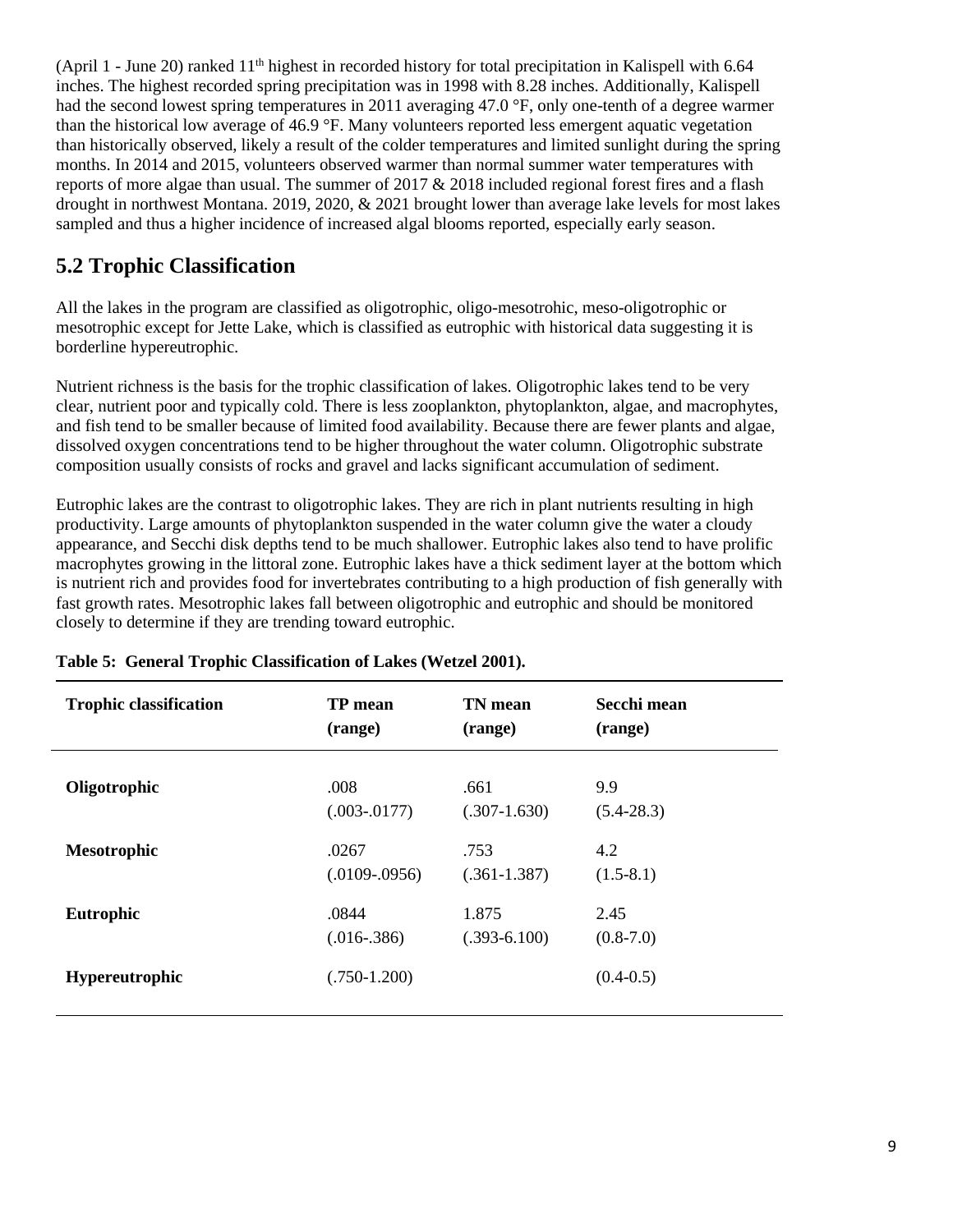### **5.3 Carlson's Trophic State Index (TSI)**

The Carlson's Trophic State Index (TSI) is used in the report to classify the trophic status of each lake. Carlson's TSI uses chlorophyll (*a*), total phosphorus and Secchi depth to determine trophic state. A formula for total nitrogen was later developed and is also used in this report. The TSI is calculated by the formula below. Refer to Table 5 for information on how "No Detect" samples were calculated.

#### **TSI Calculations:**

 $TSI(SD) = 60 - 14.41 \ln(SD)$  $TSI(CHL) = 9.81 ln(CHL) + 30.6$  $TSI(TP) = 14.42 ln(TP) + 4.15$  $TSI(TN) = 54.45 + 14.43 \ln(TN)$ 

#### **5.4 Aquatic Invasive Species**

#### **5.4.1 Zebra and Quagga Mussels**

Veliger samples and duplicates from plankton tows were collected at program lakes 2011-2021 and sent to MFWP for microscopy analysis. Select lakes from non-program partnerships also had eDNA samples taken and sent to the University of Montana laboratory. Most program lakes fall within the tolerance threshold for invasive mussel habitation if calcium is analyzed independently. All but six lakes had calcium concentrations that exceeded 20 mg/L. Although there is much variability in calcium concentrations between program lakes, it is evident that the overall risk-based habitat suitability is high. Determining lakes that are most suitable for zebra/quagga mussels will be especially important in making management decisions unique to each lake, especially if an infestation occurs. Alkalinity concentrations for all program lakes meet the minimum requirement of 18 mg/L for zebra/quagga mussel habitation.

#### **5.4.2 Eurasian Watermilfoil**

Eurasian watermilfoil (EWM) is a non-native perennial plant that roots to the bottom of water bodies and can grow in water up to 7.5 meters deep in favorable conditions. It forms dense mats at the water's surface shading out native plants and can clog boat motor propellers, decreasing recreational quality. EWM can spread rapidly because it reproduces through stem fragmentation. Pieces the size of postage stamps that have broken off the main stem can reproduce. EWM is most commonly spread overland by boats that have not been cleaned after use in an infested water body.

Montana first discovered EWM in Noxon reservoir in 2007. In 2010, EWM was discovered at Tosten Reservoir, Fort Peck Reservoir, the Jefferson River, and the upper and lower Missouri Rivers. EWM was discovered at Beaver Lake in October of 2011. The isolated patch was estimated to be about 50 square feet in size. A thorough survey of Beaver Lake's littoral zone was conducted in late October of 2011, and no other isolated patches were found. The Flathead County Weed District hired a diver to evaluate the extent of the infestation. After discovering that the patch was too large to remove by hand pulling, several bottom barriers were placed over the infestation to prevent it from receiving sunlight and to help minimize the spread through fragmentation. In 2012, a suction dredge was used to eradicate the majority of the EWM infestation. Additional dredging and surveying in 2013 revealed isolated patches of EWM. A total of 6 lbs. of EWM were removed by Hanson Environmental in 2013. Management of EWM at Beaver Lake became an important component of the Whitefish Lake AIS Management Program – a partnership between WLI and the City of Whitefish. In the summers of 2014 and 2015, Hanson Environmental removed roughly 1 lb. of EWM; in 2017, two plants were removed, and no plants were found in 2018. New EWM plants were discovered in 2019 and were promptly removed. Bottom barriers were again placed over the suction dredged areas to block out sunlight for any remaining plants. A follow up survey, suction dredging, and hand pulling were conducted by the partners in 2020. Because of the real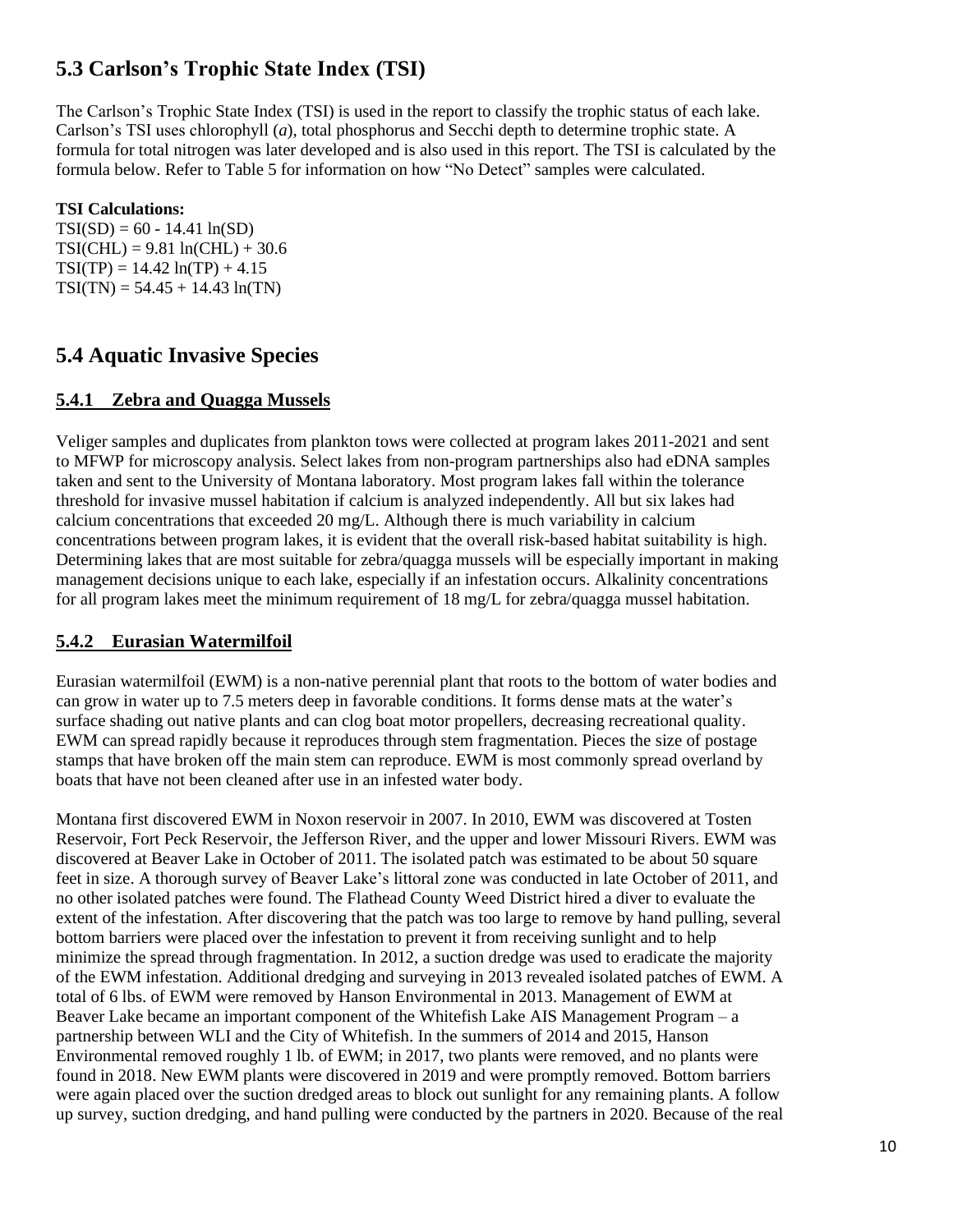threat to Whitefish Lake and the watershed, suction dredging will continue indefinitely until there is confidence that EWM has been eradicated.

After EWM was discovered in Beaver Lake, a joint effort between the Flathead County Weed District, MT Department of Agriculture, WLI, the Flathead Basin Commission and Hanson Environmental was made to survey boat ramps at lakes near Beaver Lake. No other infestations were identified. However, these surveys were conducted late in the season, after plants had already started to desiccate. In 2012 and 2013, twenty-four lakes were surveyed for EWM. No infestations were found. In 2013, plankton samples were collected on 25 lakes for eDNA analysis. In 2014, 35 plankton samples from 24 lakes were collected for eDNA analysis. In 2015, 30 plankton samples were collected from 21 lakes for eDNA analysis. In 2016, 13 plankton samples were collected from 8 lakes. In 2017, 28 plankton samples were collected from 6 lakes. In 2018, 25 samples were taken from 7 lakes. In 2019, 34 samples were taken from 5 lakes. Tally, Whitefish, and Blanchard did not test positive for EWM, but one sample collected from Beaver Lake in 2019 did detect Eurasian watermilfoil. This sampling site is near the known infestation of Eurasian milfoil where there have recently been plant removal efforts, so our results are not unexpected.

In 2020 with funding from the City of Whitefish and Flathead National Forest's Resource Advisory Committee (RAC) WLI collected environmental DNA (eDNA) from seven lakes for non-native Eurasian watermilfoil (*Myriophyllum spicatum*) and aquatic invasive zebra and quagga mussels (*Dreissena polymorpha* and *Dreissena rostriformis*). Eurasian watermilfoil and invasive mussels were not detected in any samples collected from Whitefish, Tally, Blanchard, Ashley, Hungry Horse, Beaver or Upper Stillwater waterbodies. Hungry Horse Reservoir, Ashley Lake, Upper Stillwater Lake and Tally Lake were also analyzed for curlyleaf pondweed (*Potamogeton crispus)* and showed no detection.

### **6.0 DISCUSSION**

#### **6.1 Study Results**

Seasonal and annual variability are essential factors in determining trends and are the reason it is important for volunteers to provide information on atmospheric weather conditions and qualitative data. Some of the lakes in the program have more than twenty years of historical data while others only have a handful of years. Weather plays an important role in the variability of data collected. As mentioned before, 2011 - 2013 were colder and wetter than average. In 2014 - 2016, many program lakes were much warmer than they were historically. In 2017 and 2018 we had hot, dry summers with a lot of forest fires that could affect lake evaporative rates, temperature, clarity, and nutrient levels. It will be important to continue to maintain consistency in data collection in the future so that trends become apparent in lieu of annual variation.

Nutrient concentrations are generally variable based on lake size. Nutrient concentrations in lakes are influenced by the surrounding landscape; and lakes that drain agricultural areas may be likely to have higher nutrient concentrations than those that drain forested areas. Nutrient concentrations can also be driven by lake depth and morphology. Shallower lakes tend to have higher nutrient concentrations because they are more biologically productive. Because many of the smaller program lakes likely mix and stratify several times throughout the summer (polymictic), they can exhibit higher nutrient concentrations than larger lakes that mix and stratify twice per year (dimictic). Although trophic classification is determined by specific nutrient concentrations, lake size is an important factor in determining the speed at which eutrophication can occur.

Summer profiles have indicated Beaver, Bootjack, Foy, Murray, Lake Blaine, and Jette were found to be anoxic at some depth. Eutrophic lakes that are covered in ice and snow with large quantities of decaying organic matter can exhibit substantial dissolved oxygen losses in the winter. When the organic matter supply for decomposition is large relative to the mass of dissolved oxygen available, there may be fish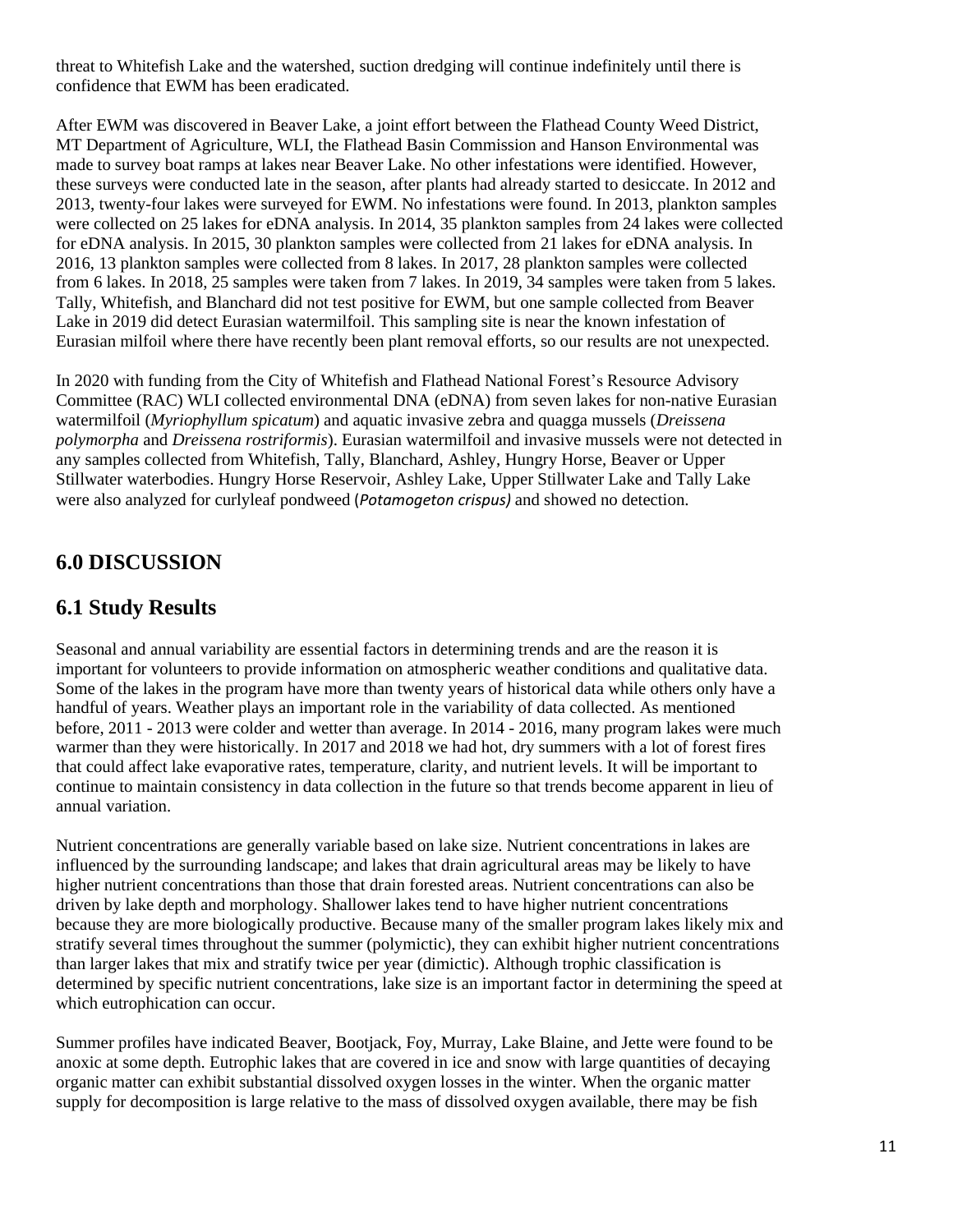and macroinvertebrate kills (Kalff, 2002). In the winter of 2011/2012, Jette Lake had a winter fish kill due to dissolved oxygen depletion.

Lakes with hypoxic hypnolimnia tend to be less than 10 m in depth, have high external phosphorus loading, and high algal biomass. Tally Lake is an exception and likely experiences hypoxia because of many complex processes including chemical oxidation of allocthonous humic matter in addition to the high wind energy required to mix this deep lake (Koopal, 2015 pers. comm.).

Program lakes are highly variable in terms of calcium concentration with a range from a low of 4 mg/L to 62 mg/L. Dreissenid mussels need calcium for shell development; however, calcium concentration is not the only relevant factor in determining whether a specific water body is suitable for mussel habitation. The calcium threshold is an indication for the potential of zebra or quagga mussel suitability among program lakes. Literature suggests the calcium threshold for Zebra mussel establishment can be <20 mg/L, however evidence suggests that long term survival, and establishment of zebra mussel colonies requires >28 mg/L, and 12-15 mg/L is the minimum concentration necessary for long term reproduction and growth (Cohen & Weinstein, 2008). This report classified waters with calcium < 20 mg/L as low risk for infestation, calcium 20 mg/L – 28 mg/L as moderate risk for infestation, and calcium  $>$  28 mg/L as high risk for zebra mussel infestation (Whittier *et al.,* 2008)*.* Of the 53 monitoring sites that were sampled, 26 ranked as high risk, 20 ranked as moderate risk, and 7 ranked as low risk for calcium-based risk assessment.

Alkalinity, pH, dissolved oxygen, and conductivity are other variables that determine suitability for long term survival of zebra/quagga mussels. Literature suggests that pH values below 7.3 are too acidic to support long term survival of zebra mussels, and levels between 7.4 and 9.4 are within the range for growth with 8.4 as ideal (Benson *et al*, 2017). Zebra mussels spawn between 12-18° C which is also the ideal temperature for larval development.

### **6.2 Study Limitations/Challenges**

Through the years of the program, there have been challenges and unique situations that have occurred.

**2011:** The greatest challenge was the inability to begin the field season data collection on schedule because the Hydrolab MS5 that was expected to be used for the field season didn't arrive until October, and WLI's Hydrolab DS5 wasn't always available when needed. WLI's DS5 also needed to be shipped to Hach Environmental several times for repairs. However, Hydrolab profiles were taken on every lake at least once and were taken twice on 24 of the 42 lakes. The program now has the Hydrolab MS5 (and has back use of WLI's DS5).

**2012:** No summer Hydrolab profiles were taken on any of the Flathead Lake sites due to equipment maintenance issues.

**2013**: No fall Hydrolab profiles were collected on Flathead Lake, and water chemistry samples were not collected at three of the Flathead Lake sites. Fall Hydrolab profiles were collected at all eight Flathead Lake monitoring sites.

**2014**: Unseasonably cold weather caused many of the program lakes to freeze in early November. Because of this, fall Hydrolab profiles were not collected on some of the lakes.

**2015:** Hydrolab equipment repairs and fires prevented summer sampling on some of the program lakes.

**2018**: The transition from the NCSS software suite to using the open-source computer language R has benefits in preparation of figures and databases and ensures quality control and assurance, but as with any conversion of database platforms, it created some graphic inconsistencies.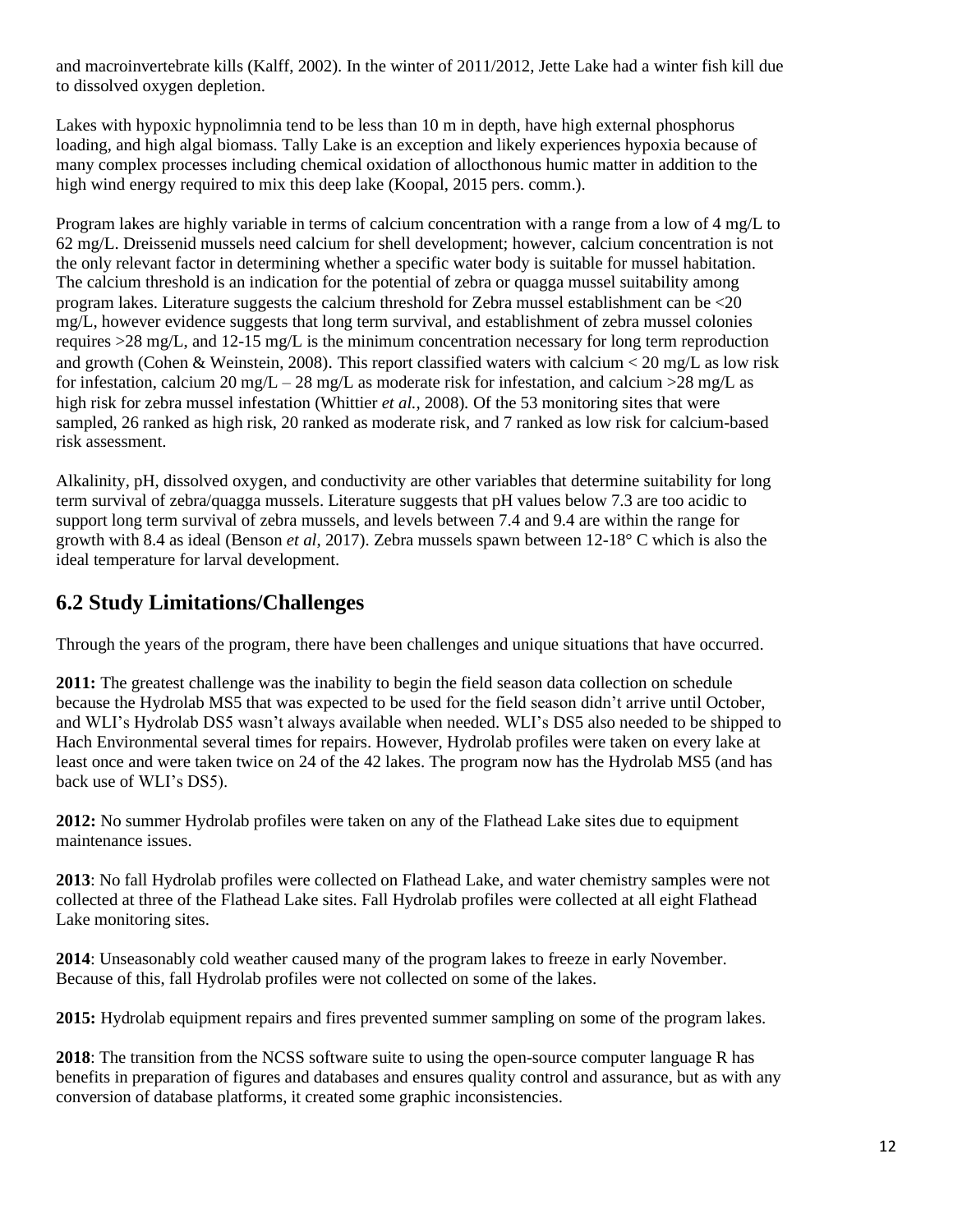**2019:** During the sampling season, the Hydrolab MS5 began reading unusually high dissolved oxygen numbers, so it was sent in for evaluation. WLI's Hydrolab DS5 was used for the remainder of the season. We reconciled changes in the report's graphic output and style. We also created a mini-report template for existing Lake Association groups to distribute lake specific findings in a more manageable format.

**2020**: Due to a large-scale blowdown, Smith Lake, north of Whitefish, was inaccessible for sampling in 2020.

**2021**: High winds on Flathead Lake may have affected Secchi readings for Somers, Conrad Point, Mackinaw Alley, Skidoo and Indian Bay. Lake temperatures were higher for most lakes in 2021 than in 2020, and many volunteers reported higher amounts of algae earlier in the season than ever before.

**General limitation**s: Water chemistry samples are only collected once each year at one site and Hydrolab profiles are only collected once each year at each lake limiting the spatial and temporal data. In addition, each lake is affected by seasonal variability. Data are intended to provide an inter-annual snapshot of summer conditions, hence the importance for consistency in sampling between mid-July and mid-August. The Carlson TSI also only includes one data point for each year except for Secchi depth, wherein all depths collected for the year are averaged then calculated in the TSI equation.

### **7.0 RECOMMENDATIONS**

We recommend more intensive sampling on lakes with unique biological and chemical characteristics, those with native focal fish species, or lakes that have direct surface connection to those waters. Examples include Upper and Lower Stillwater, Upper Whitefish, Smith, Tally, Beaver, Swan, Lindbergh, Holland, Foys Lake, and Flathead.

Given the increasing pressures on Montana's lakes from AIS, climate change, and increased human development, the need to gather consistent, accurate information on conditions from Montana's lakes has never been greater. Lake volunteer water quality and AIS monitoring programs such as this one are important models for other regions and lake associations. In 2019 WLI initiated a program with funds from the Bureau of Reclamation and distributed through the Upper Columbia Conservation Commission (UC3) that identifies gaps in geographical coverage of lakes in the Upper Columbia River region and engages additional volunteer groups and citizens in long-term stewardship of basin lakes and reservoirs. This program trains Upper Columbia stakeholders in plankton tow net sampling techniques, visual identification of aquatic invasive plant species, and collecting water quality measurements. It also provides those stakeholders with the necessary monitoring and decontamination equipment as well as an outreach messaging consistent with FWP's Clean, Drain, Dry campaign. A large part of this project is to enhance coordination and support among existing monitoring partners within the Upper Columbia Basin as well as supporting and outfitting new monitoring efforts. Incorporating additional partner groups adds to the volunteer base in the region and allows more lakes to be monitored that are a high priority but are not currently sampled. WLI created a new website highlighting all participating partner groups, sampling and decontamination protocols, and background resources for volunteers (ucln.net).

The NMLN program relies on volunteers and project partners for long term success. Continued support is essential for the monitoring efforts to provide scientific data, education and outreach, and AIS early detection monitoring for the currently monitored forty-one lakes in northwest Montana. This information will help citizens and resource managers navigate the complex resource management decision making process.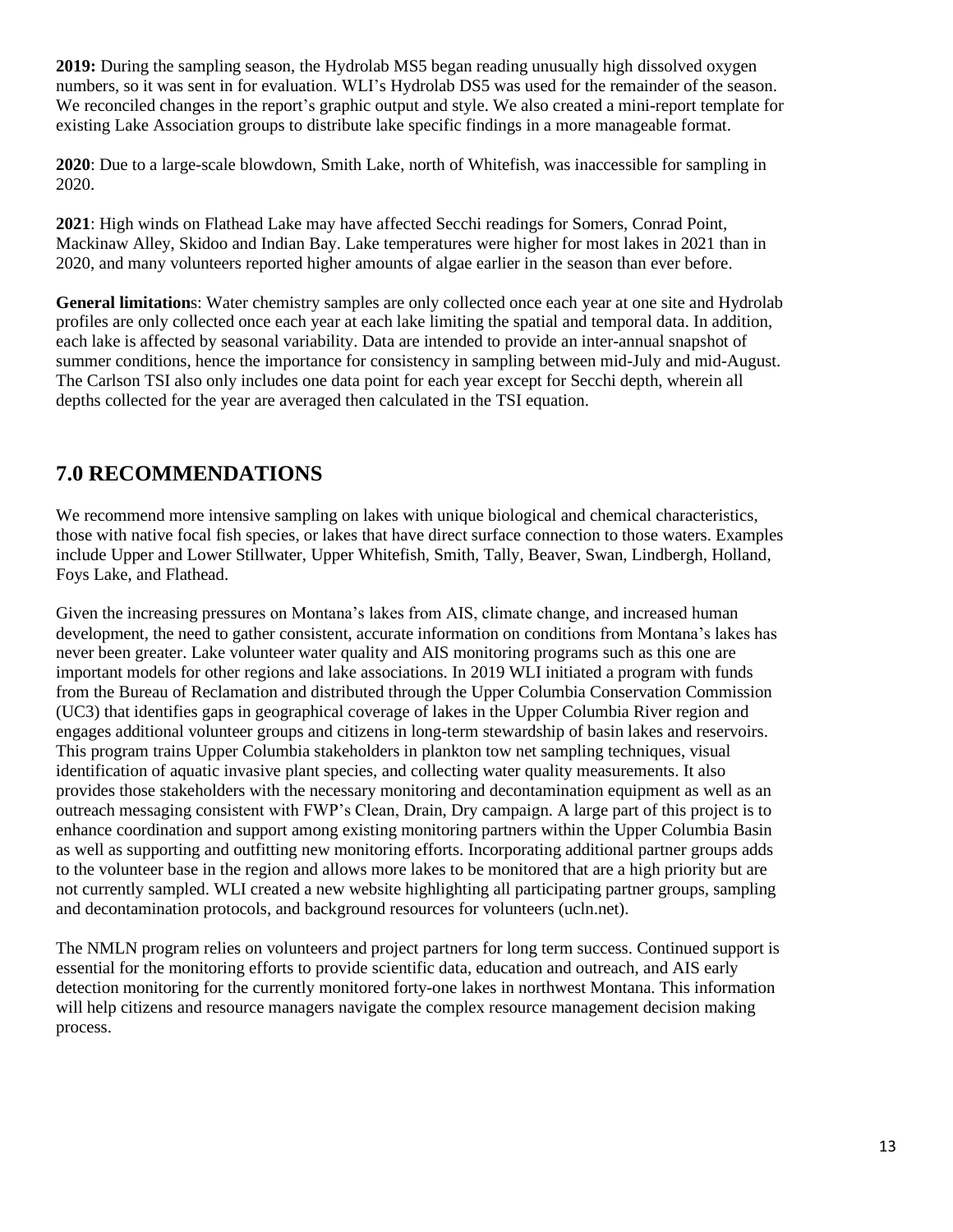#### **8.0 LITERATURE CITED**

- Benson, A.J., Raikow, D., Larson, J., Fusaro, A., & Bogdanoff, A.K. 2017. *Dreissena polymorpha*. USGS Nonindigenous Aquatic Species Database, Gainesville, FL.
- Cohen, A.N., & Weinstein, A. 2001. Zebra Mussel's Calcium Threshold and Implications for its Potential Distribution in North America. San Francisco Estuary Institute, Richmond, CA. 44pp.
- Ellis, B.K. & J. A. Craft. 2008. Trophic Status and Trends in Water Quality for Volunteer Monitoring Program Lakes in Northwestern Montana, 1993-2007. FLBS Report #200-08. Prepared for Flathead Basin Commission, Kalispell, Montana by Flathead Lake Biological Station, The University of Montana, Polson, MT. 43pp.
- Kalff, J. 2002. *Limnology: Inland Water Ecosystems.* Prentice Hall. Upper Saddle River, New Jersey. 59pp.
- Koopal, M. 2014. Swan Lake Water Quality Investigation. Prepared for Swan Lakers, Kootenai Lodge Estates, and Swan Ecosystem Center. Whitefish Lake Institute, Whitefish, MT.
- Koopal, M. 2015. Personal Communication. WLI.
- NALMS management guide for lakes and reservoirs. North American Lake Management Society, P.O. Box 5443, Madison, WI, 53705-5443, USA [\(http://www.nalms.org\)](http://www.nalms.org/). *Accessed February 10th , 2012.*
- *Montana Fisheries Information System (MFISH).* Montana Fish, Wildlife and Parks. 2009. < [http://fwp.mt.gov/fishing/mfish/default.aspx>](http://fwp.mt.gov/fishing/mfish/default.aspx). Accessed January 10<sup>th</sup>, 2012.
- Reller, M. Used by permission of Bathymetry by Constellation Services; Copyright Protected 2004 – 2014; Not for Reproduction All Rights Reserved MarksLakeMaps.com.
- Wachsmuth, J. L. 2010. Developing a Citizen Volunteer Lake Monitoring Program for the Flathead Basin in Northwestern Montana for the early Detection and Prevention of the Introduction of Zebra Mussels and other Aquatic Invasive Species (AIS). University of Denver University College Capstone Project for Master of Applied Science.
- Wetzel, R.G. 2001. Limnology. (3<sup>rd</sup> edition). Academic Press, New York, NY. 1066 pp. Whitefish Lake Institute. 2011. Sampling and Analysis Plan. Northwest Montana Lakes Volunteer Monitoring Network (NMLN).
- Whitefish Lake Institute (WLI). 2020. Sampling Analysis Plan (SAP). Whitefish Lake Watershed. Northwest Montana.
- Whittier, T. R., *et al.* Frontiers in Ecology and the Environment, *A Calcium-Based Invasion Risk Assessment for Zebra and Quagga Mussels.* Front Ecol Environ 2008; doi:10. 1890/070073.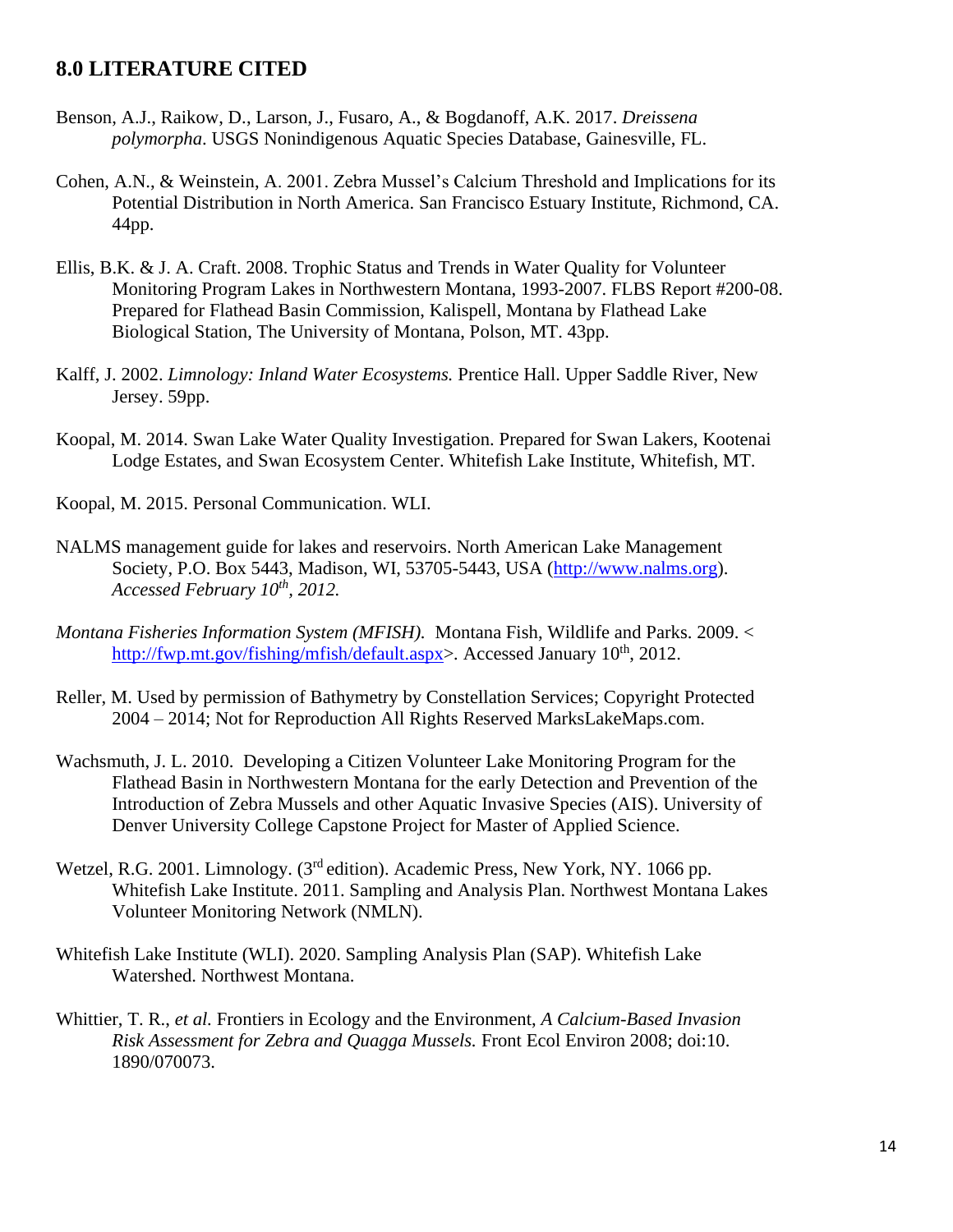#### **9.0 MAP SOURCES CITED**

Abbot: *Google Maps* Ashley: *MFWP* Bailey: *Google Maps* Beaver: *MFWP* Big Therriault: *MFWP* Blaine: *MFWP* Blanchard: *MFWP* Bootjack : *MFWP* Dickey: *Mark Reller; Constellation Services* Dollar: *MFWP* Echo: *Mark Reller; Constellation Services* Fis h: *Google Maps* Five: *MFWP* Flathead : *Mark Reller; Constellation Services* Foys : *MFWP* Glen : *MFWP* Halfmoon: *MFWP* Hanson -Doyle: *Google Maps* Holland: *Mark Reller; Constellation Services* Jette: *Google Maps* Lake of the Woods: *MFWP* Lindbergh: *Mark Reller; Constellation Services* Little Bitterroot: *Mark Reller; Constellation Services* Loon: *MFWP* Lost Coon: *Google Maps* Lower Stillwate r: *Mark Reller; Constellation Services* Mary Ronan: *Mark Reller; Constellation Services* McGilvray: *Google Maps* Murphy: *Mark Reller; Constellation Services* Murray: *MFWP* Peterson: *Google Maps* Rogers: *MFWP* Skyles: *MFWP* Sophie : *Mark Reller; Constellation Services* Spencer: *MFWP* Swan: *Mark Reller; Constellation Services* Tally: *Mark Reller; Constellation Services* Tetraul t: *Google Maps* Upper Stillwater: *Mark Reller; Constellation Services* Upper Whitefish : *MFWP* Whitefish: *Mark Reller; Constellation Services*